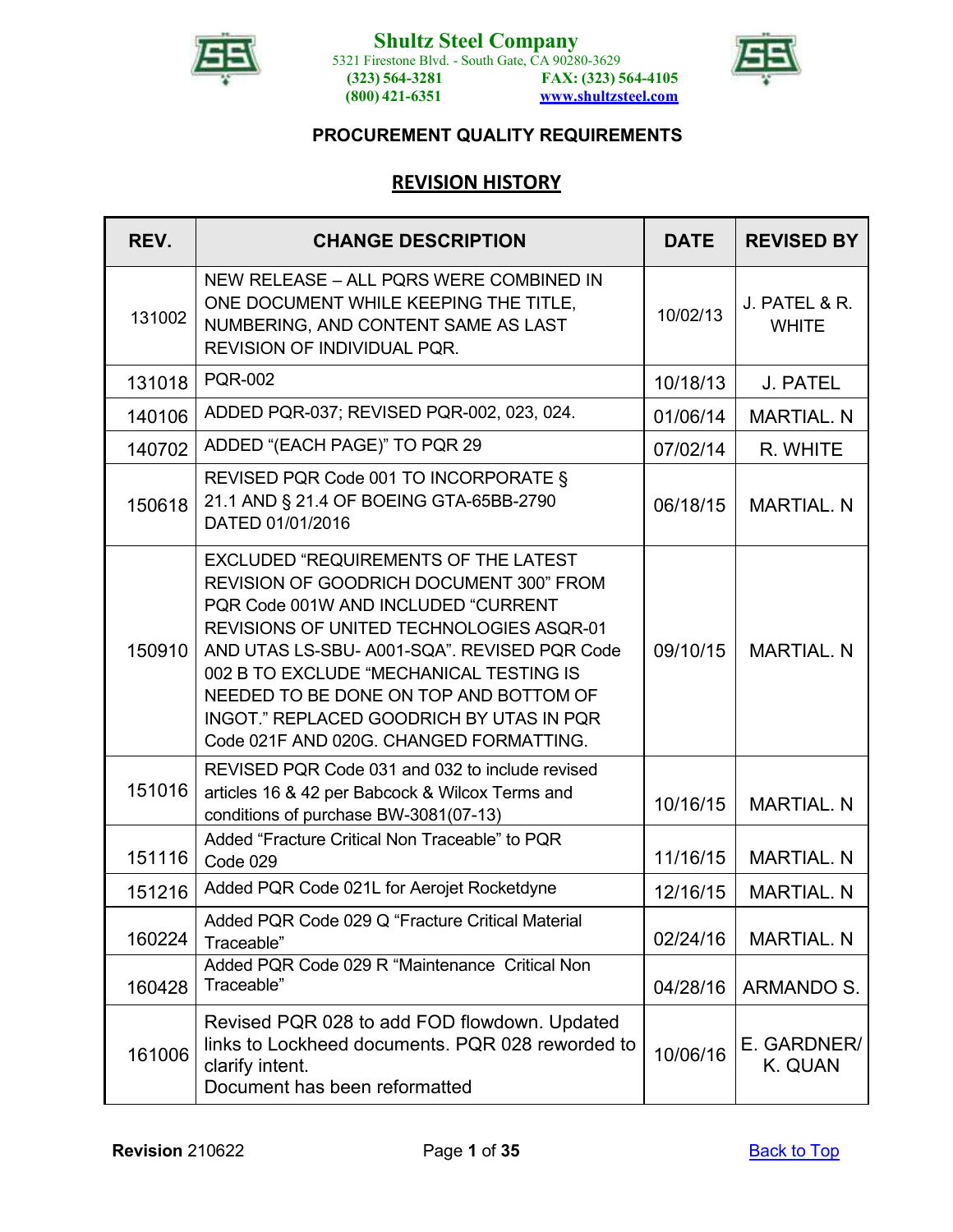



# **REVISION HISTORY**

<span id="page-1-0"></span>

| REV.   | <b>CHANGE DESCRIPTION</b>                                                                                                                                                                                                                                                                                                                                |          | <b>REVISED BY</b>               |
|--------|----------------------------------------------------------------------------------------------------------------------------------------------------------------------------------------------------------------------------------------------------------------------------------------------------------------------------------------------------------|----------|---------------------------------|
| 170425 | Revised 001P to replace ASQR-01 with SSQR-01                                                                                                                                                                                                                                                                                                             | 04/25/17 | K. QUAN                         |
| 170523 | Corrected PQR "v" to "W" on PQR 001                                                                                                                                                                                                                                                                                                                      | 05/23/17 | E. GARDNER                      |
| 170803 | Added Corrective Action and Acceptance/Rejection<br><b>PQR001</b><br>08/03/17<br>Added FOD quality system requirements to PQR 002                                                                                                                                                                                                                        |          | E. CORTES                       |
| 170831 | PQR 001:<br>Added PCC Supplier integrity guide to PQR 001.<br>Reformatted PQR001 spacing.<br>Moved NOTE: from certification requirements section to<br>Notification of Nonconformance section.<br>PQR 001B: Updated revisions to ISO9000:2015 and<br>AS9100C/D<br>PQR 001J: Pratt & Whitney Rocketdyne is now Aerojet<br>Rocketdyne. ASQR-01 is now AR1. | 08/31/17 | E. GARDNER                      |
| 171027 | PQR 001:<br>Added Application of Acceptance Authority Media (AAM)<br>requirement from Boeing X31764                                                                                                                                                                                                                                                      | 10/27/17 | E. GARDNER                      |
| 171030 | <b>PQR 022:</b><br>Added Q31 requirement to new paragraph F                                                                                                                                                                                                                                                                                              | 10/30/17 | E. GARDNER                      |
| 180821 | PQR 036:<br>Added FAR clause 52.219-8 "Utilization of Small Business<br>Concerns"<br>Created PQR 038: Sikorsky End Use Item DFARS/FAR<br>Compliance                                                                                                                                                                                                      | 08/21/18 | $C_{\cdot}$<br><b>FLORENCIO</b> |
| 190611 | Added PQR 029S Partially Fracture Critical Non Traceable<br>and Partially Maintenance Critical for new Northrop<br>Grumman F35 parts                                                                                                                                                                                                                     | 06/11/19 | M. Boudreau                     |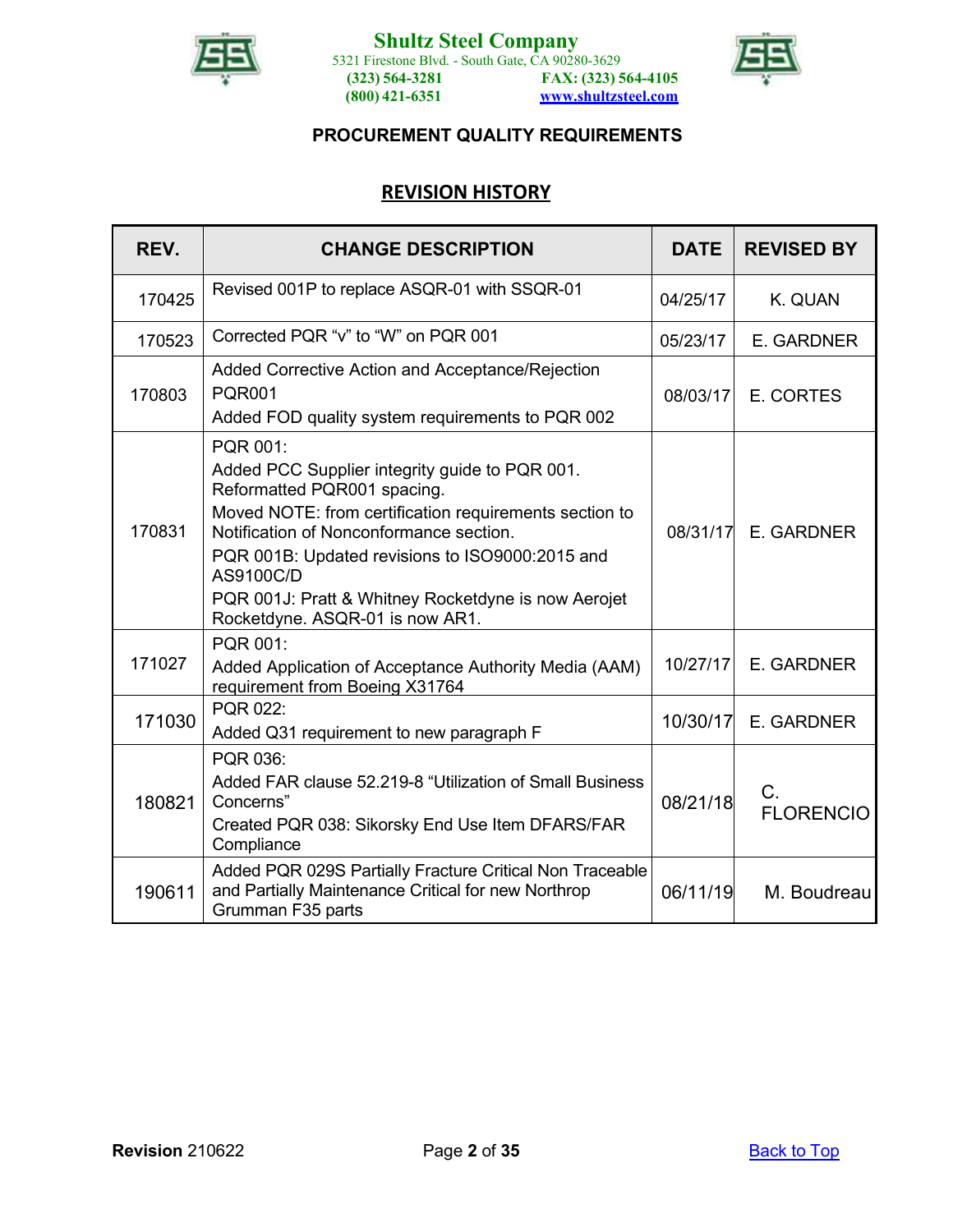

5321 Firestone Blvd. - South Gate, CA 90280-3629 **(323) 564-3281 (800) 421-6351 FAX: (323) 564-4105 [www.shultzsteel.com](http://www.shultzsteel.com/)**



# **PROCUREMENT QUALITY REQUIREMENTS**

| PQR 001 – corrected link to PCC Supplier Integrity Guide,<br>corrected reference to PQR Code 19A to 019A, Removed<br>M, V - replaced Messier Dowty with Safran Landing<br>Systems and Supplier Pride with SREQ-SLS-0000001, W -<br>replaced United Technologies with Collins Aerospace.<br>PQR 003 - Added requirement to calibrate Gauss Meters to<br>0-199.9 Gauss on each polarity.<br>PQR 014 D - changed MIL-H-81200 to AMS-H-81200<br>210622 PQR 020 - D added F-35 designation for LMA-PA041, E<br>changed Bell Helicopter-Textron to Bell, G - replaced UTAS<br>Doc 300 and/or Doc 300-4 with Collins Aerospace LS-SBU-<br>A001-SQA, I - replaced SS8445 with SS9211<br>PQR 021 - F - replaced UTAS and Goodrich Landing Gear<br>callouts with Collins Aerospace, G - updated hyperlink<br>PQR 028A – updated hyperlinks in 3 place<br>PQR 036 - added Northrop Grumman | 06/22/21 | M. Boudreau |
|---------------------------------------------------------------------------------------------------------------------------------------------------------------------------------------------------------------------------------------------------------------------------------------------------------------------------------------------------------------------------------------------------------------------------------------------------------------------------------------------------------------------------------------------------------------------------------------------------------------------------------------------------------------------------------------------------------------------------------------------------------------------------------------------------------------------------------------------------------------------------------|----------|-------------|
|                                                                                                                                                                                                                                                                                                                                                                                                                                                                                                                                                                                                                                                                                                                                                                                                                                                                                 |          |             |
|                                                                                                                                                                                                                                                                                                                                                                                                                                                                                                                                                                                                                                                                                                                                                                                                                                                                                 |          |             |
|                                                                                                                                                                                                                                                                                                                                                                                                                                                                                                                                                                                                                                                                                                                                                                                                                                                                                 |          |             |
|                                                                                                                                                                                                                                                                                                                                                                                                                                                                                                                                                                                                                                                                                                                                                                                                                                                                                 |          |             |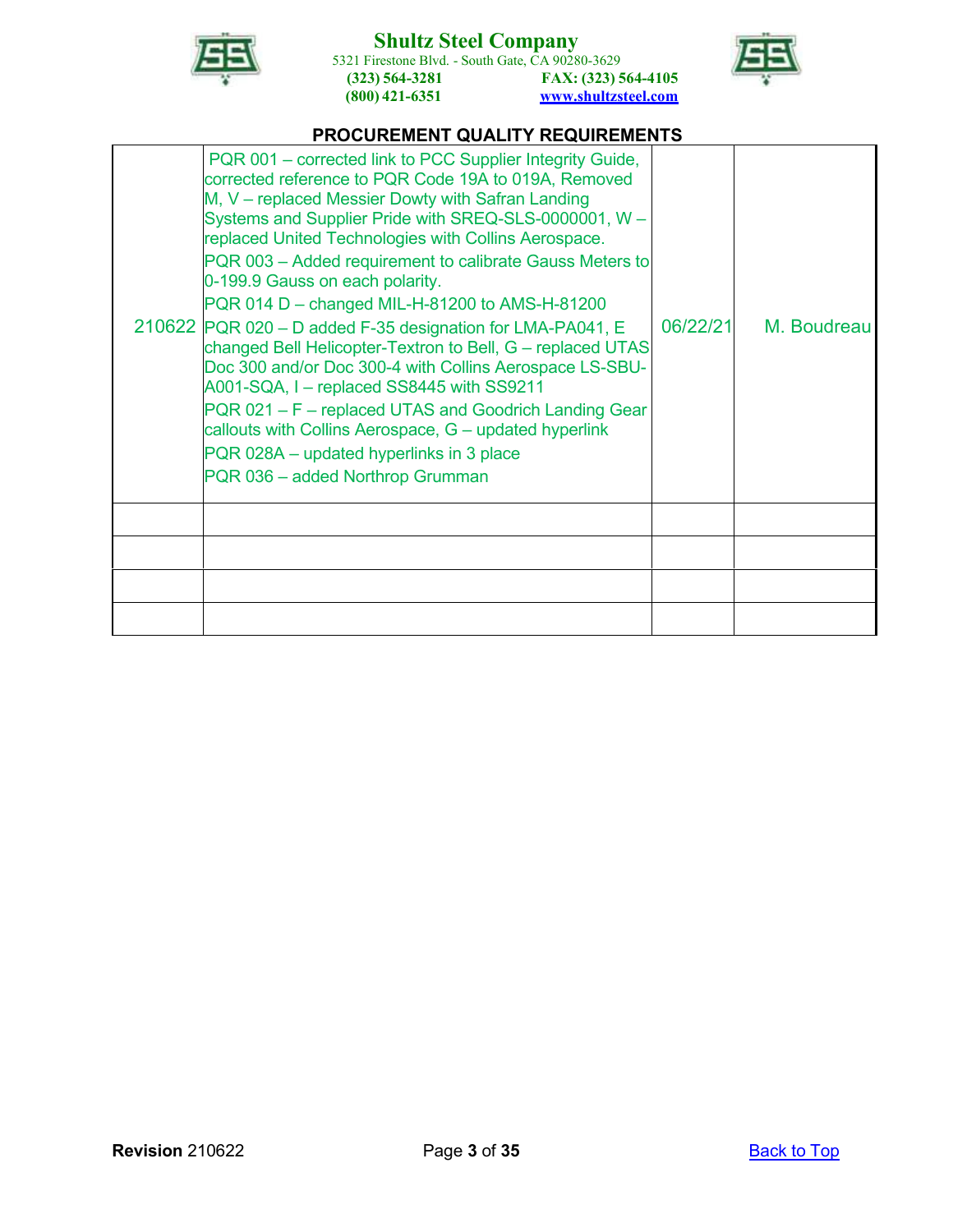



# **PROCUREMENT QUALITY REQUIREMENTS PROCUREMENT QUALITY REQUIREMENTS**

# **Contents**

| PQR Code 002 - RAW MATERIAL and TEST REPORT CERTIFICATION REQUIREMENTS  10 |
|----------------------------------------------------------------------------|
|                                                                            |
|                                                                            |
|                                                                            |
|                                                                            |
|                                                                            |
|                                                                            |
|                                                                            |
|                                                                            |
|                                                                            |
|                                                                            |
|                                                                            |
|                                                                            |
| PQR Code 015 - TEST/CALIBRATION REQUIREMENTS - CERTIFIED MATERIAL 17       |
|                                                                            |
|                                                                            |
|                                                                            |
|                                                                            |
|                                                                            |
|                                                                            |
|                                                                            |
|                                                                            |
|                                                                            |
|                                                                            |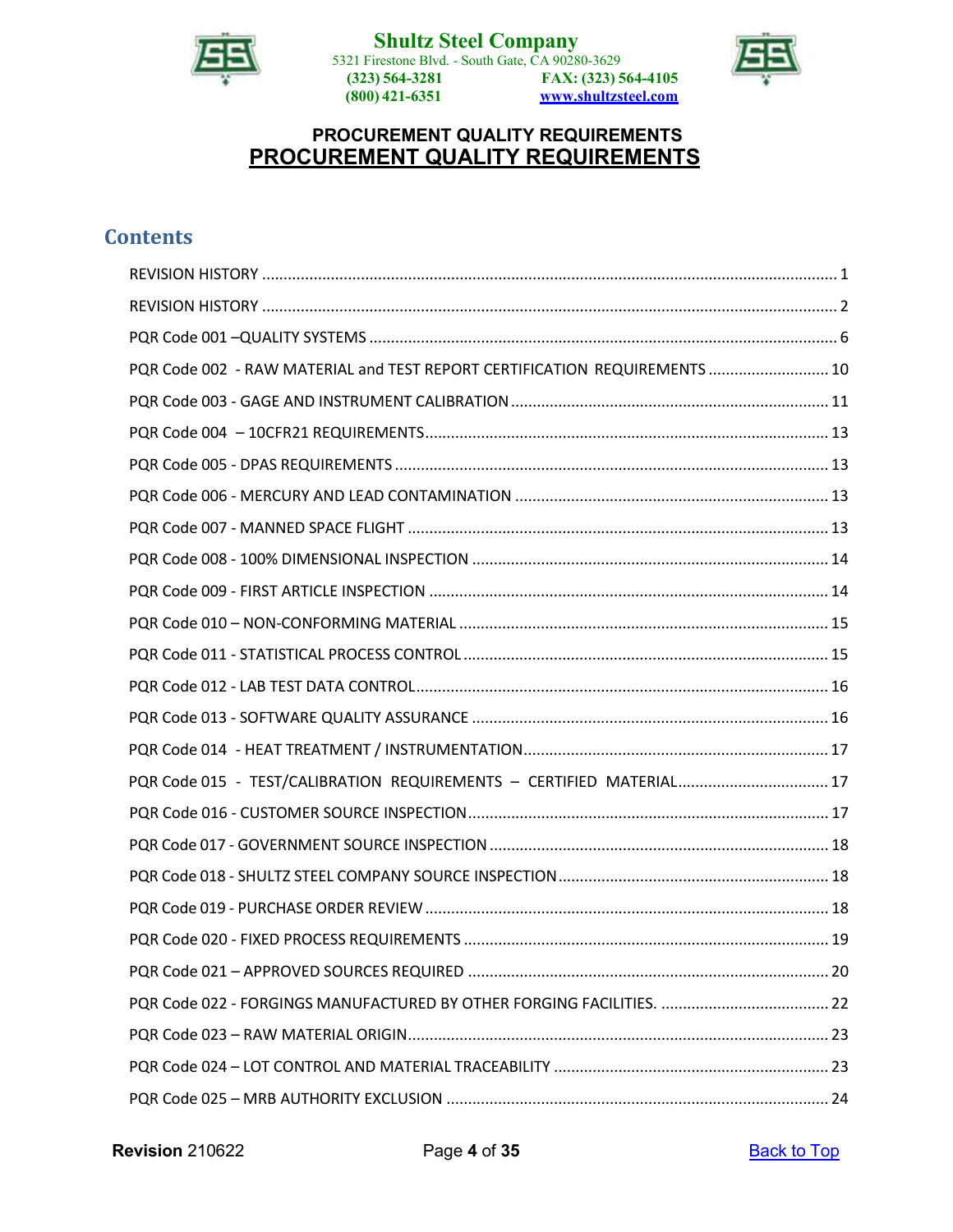

# **Shultz Steel Company**

5321 Firestone Blvd. - South Gate, CA 90280-3629 **(323) 564-3281 (800) 421-6351 FAX: (323) 564-4105 [www.shultzsteel.com](http://www.shultzsteel.com/)**



# **PROCUREMENT QUALITY REQUIREMENTS**

| PQR Code 030 - SHIPMENT AND PRE-DELIVERY OF DOCUMENT REQUIREMENTS FOR MILL SUPPLIERS28 |  |
|----------------------------------------------------------------------------------------|--|
|                                                                                        |  |
|                                                                                        |  |
|                                                                                        |  |
|                                                                                        |  |
|                                                                                        |  |
|                                                                                        |  |
|                                                                                        |  |
|                                                                                        |  |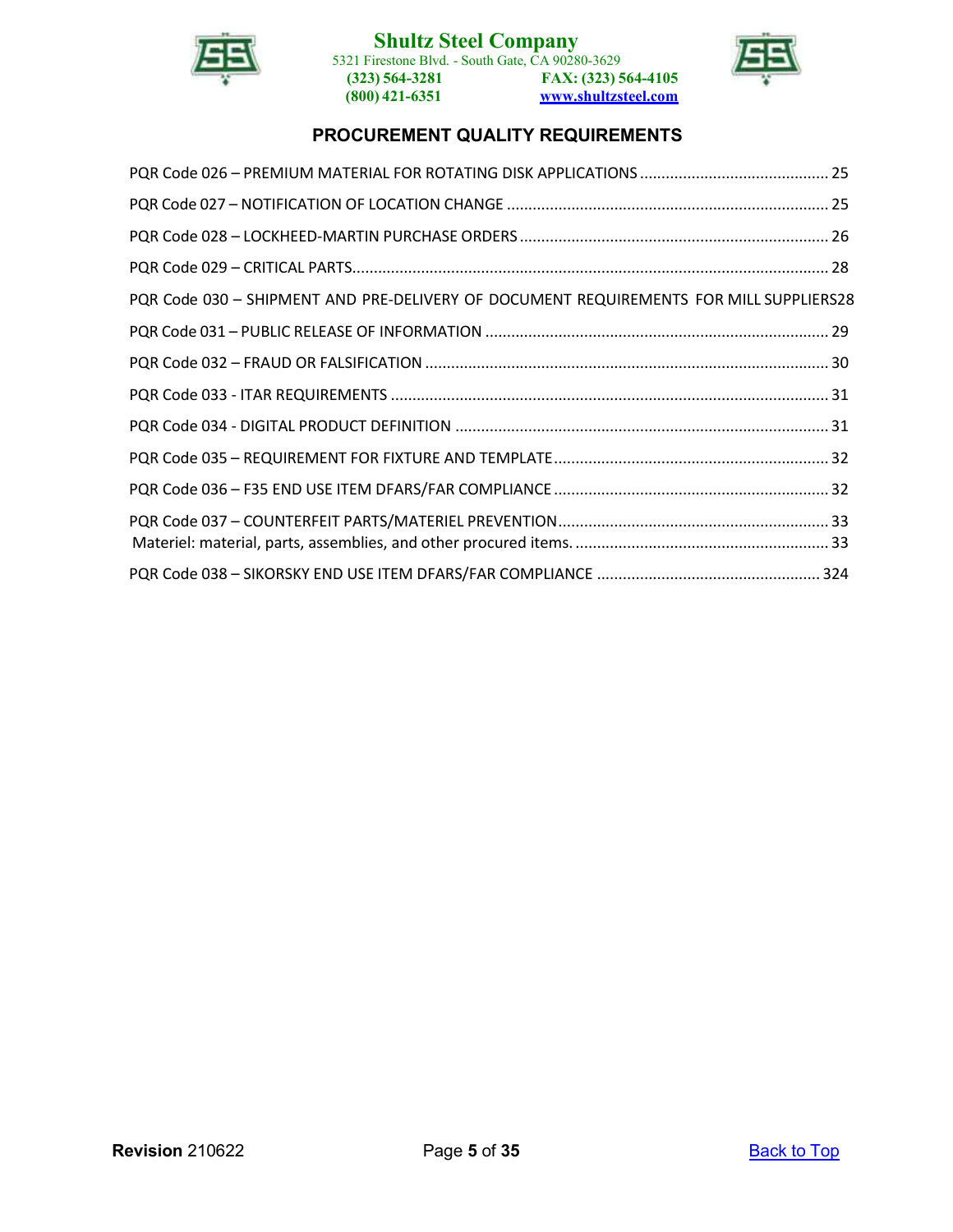



# <span id="page-5-0"></span>**PQR Code 001 –QUALITY SYSTEMS**

THE FOLLOWING PARAGRAPHS APPLY TO SHULTZ STEEL COMPANY PURCHASE ORDERS IN ADDITION TO THE DESIGNATED QUALITY SYSTEM ALPHA CODE(S).

Right of Entry: Shultz Steel Company, its customer, prime customer or regulatory agencies shall be allowed Right of Entry to the supplier's facility to verify work, records or material, upon request.

Supplier Integrity Guide: Seller is expected to comply with the PCC Supplier Integrity Guide located on the Shultz Steel website here: [https://www.precast.com/pcc](https://www.precast.com/pcc-common/assets/documents/pcc-supplier-integrity-guide.pdf)[common/assets/documents/pcc-supplier-integrity-guide.pdf](https://www.precast.com/pcc-common/assets/documents/pcc-supplier-integrity-guide.pdf)

Application of Acceptance Authority Media (AAM):

Seller shall comply with 14CFR Part 21.2 and any applicable Quality Management Systems requirements regarding the application of the Acceptance Authority Media (AAM) requirements. Seller shall ensure that the use of AAM is clearly defined within its Quality Management System (QMS).

Seller shall, upon request, be able to demonstrate evidence of communication to its employees; use of AAM must be considered as a personal warranty of compliance and conformity. Seller shall maintain compliance to the AAM requirements by assessing its process as part of its internal audit activities. The areas of focus of this assessment shall include but are not limited to:

• Authority Media Application Errors (i.e. Omission, Typos, Legibility, etc.)

• Authority Media Application Untimely Use (i.e. Documentation is not completed as planned, "Stamp/Sign as you go", etc.)

• Authority Media Application Misrepresentation (i.e., uncertified personnel, Falsification of documentation, Work not performed as planned, etc.)

• Authority Media Application Training Deficiencies (i.e. Ethics, Culture awareness, Proper Use of authority media, etc.)

Corrective Action: Where Seller is requested to submit a corrective action report, Seller shall submit its response within ten (10) business days of receipt of such request unless an extension is otherwise provided by Shultz Steel. When the corrective action report requires Immediate Containment, Seller shall submit its response within three (3) business days of receipt of such request. Any corrective action report submitted to Shultz Steel shall be in the format specified by Shultz Steel. If after submittal to Shultz Steel, Seller determines need for revision, Seller shall immediately notify Shultz Steel of such revision. In the event Seller is unable to respond within the allotted ten day time frame, Seller shall submit a request for extension which shall include the reason for the extension request and the time need to complete the corrective action report.

Acceptance/Rejection of Seller's Root Cause/Corrective Action: Shultz Steel reserves the right to reject any root cause and/or corrective action determination provided by the Seller, and may request subsequent investigation and/or additional corrective action. If the Seller is late in responding to corrective action requests by Shultz Steel, or if Shultz Steel requires subsequent corrective action, Shultz Steel reserves the right to withhold acceptance of shipments either at source or destination until Seller corrective action is submitted to Shultz Steel's satisfaction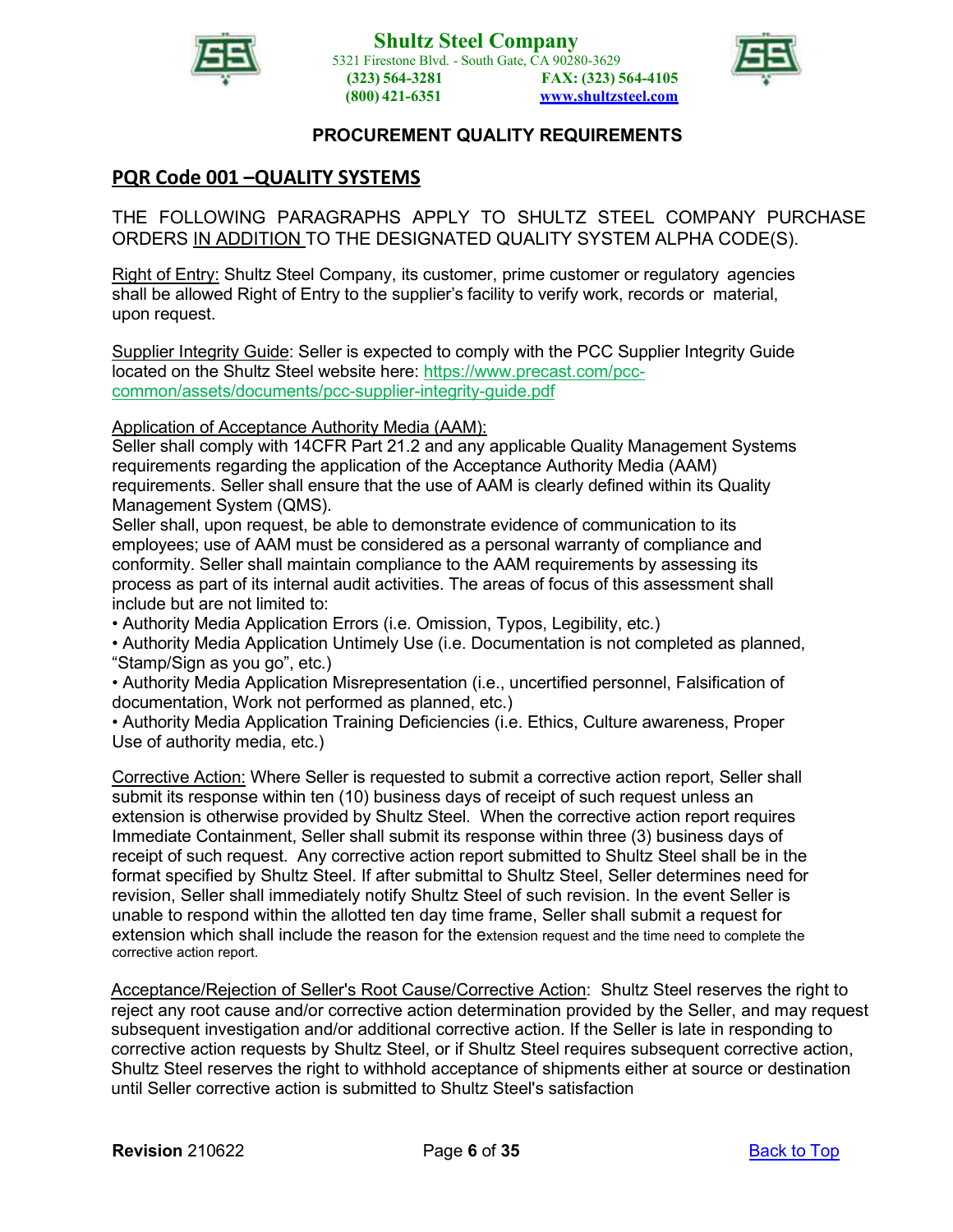



Notification of Nonconformance: Shultz Steel shall be formally notified within two (2) business days of any nonconformance directly impacting product quality including after delivery.

**NOTE: OBSERVATIONS/PROBLEMS WHICH ARE NOT DIRECT VIOLATIONS OF SPECIFICATIONS/REQUIREMENTS SHALL BE REPORTED TO SHULTZ STEEL BOTH IN WRITING AND VERBALLY SO THAT THE ISSUES MAY BE PROPERLY RESOLVED IN A TIMELY MANNER.**

Notification of Changes: Shultz Steel shall be notified and approval granted prior to implementation any changes in processes, products, or facilities used after issuance of contract.

Flow-down of Requirements to Sub-tier Suppliers: All requirements specified on the order shall be flowed down to any sub-tier suppliers, used to fulfill this order.

Record Retention: All records of special processes shall be retained for a period of seven (7) years minimum, unless otherwise specified by contract.

Specification Revisions: The supplier shall perform work, and/or provide material or services, to the latest revision of all specifications indicated or referenced, unless another specification revision is indicated on the Shultz Steel Company Purchase Order.

Note: If the supplier is aware of a more recent specification revision than that indicated on the order, then the supplier is to contact the Shultz Steel Company for instructions.

It is the responsibility of the approved supplier that the purchase order has been submitted to, to ensure that they have the necessary systems, equipment, and any other required resources to fulfill the purchase order requirements and comply with all of the PQRs indicated on the purchase order.

If the supplier the purchase order has been submitted to, discovers that they cannot comply with any of the purchase order requirements or PQRs indicated on the purchase order, the supplier is to immediately notify Shultz Steel Company Quality Assurance or Production Control and request additional instructions. (Reference PQR Code 019A)

Additionally, it is the responsibility of the supplier to abide by the statutory and regulatory laws as stated below:

#### **COMPLIANCE WITH LAWS:**

The supplier shall be responsible for complying with the legal requirements, including, but not limited to the provisions of any statute, ordinance, rule, regulation, judgment, decree, order, permit approval, license or registration applicable to its performance under this purchase order. The supplier shall notify Shultz Steel Company of any aspect of supplier's performance that is prohibited under legal requirements, at the earliest opportunity, but in all events sufficiently in advance of supplier's performance of such obligation, so as to identify and implement alternative methods of performance.

The supplier shall notify Shultz Steel Company in writing at, the earliest possible opportunity of any aspect of its performance, which becomes subject to any additional legal requirement after the date of execution of this purchase order or which the supplier reasonably believes will become subject to additional regulation during the term of this purchase order.

The supplier agrees to indemnify and to hold harmless Shultz Steel Company from any failure by the supplier to comply with any legal requirement. In addition, the supplier shall (i) comply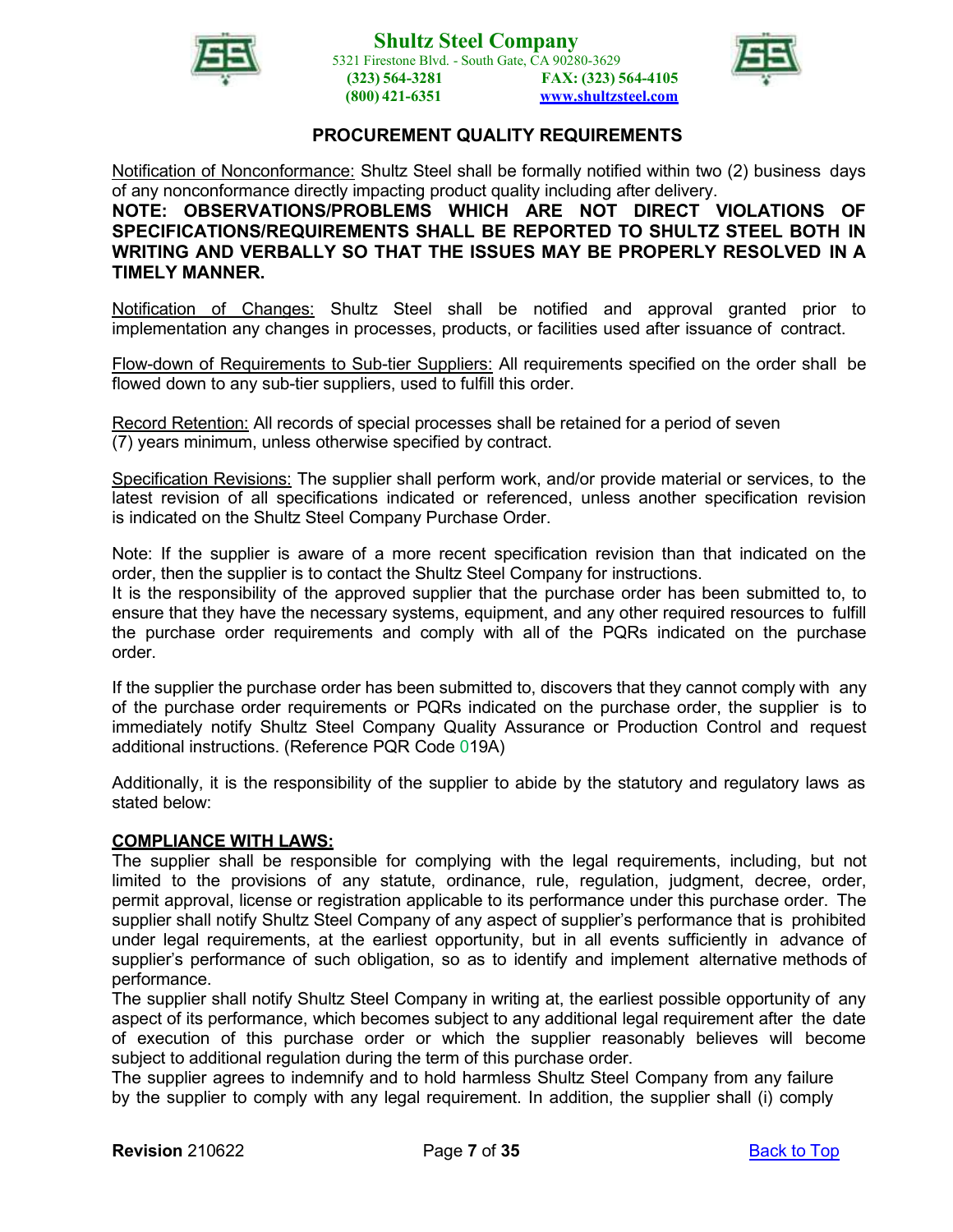



with all applicable country laws relating to anti-corruption or anti-bribery, including but not limited to legislation implementing the Organization for Economic Co-operation and Development "Convention (OECD) on combating bribery of foreign public officials in international business transactions" (the "OECD Convention") or other anti-corruption/anti-bribery convention; (ii) comply with the requirements of the Foreign Corrupt Practices Act, as amended, (FCPA) (15

U.S.C. §§78dd-1, *et. seq.*), regardless of whether the supplier is within the jurisdiction of the United States; and (iii) neither directly nor indirectly, pay, offer, give, or promise to pay or give, any portion of monies or anything of value received from Shultz Steel Company to a non-U.S. public official or any person in violation of the FCPA and/or in violation of any applicable country laws relating to anti-corruption or anti-bribery.

# **CODE OF BASIC WORKING CONDITIONS AND HUMAN RIGHTS:**

Shultz Steel Company strongly encourages the supplier to conduct operations in a manner that is fully compliant with all applicable laws and regulations pertaining to fair wages and treatment, freedom of association, personal privacy, collective bargaining, workplace safety and environmental protection. The supplier will promptly cooperate with and assist Shultz Steel

Company in Shultz Steel Company's implementation of and adherence to this Code. Further, any material violation by the supplier, of applicable laws relating to basic working conditions and human rights, including laws regarding slavery and human trafficking, of the country or countries in which the supplier is performing work under this purchase order may be considered a material breach of this purchase order for which Shultz Steel Company may elect to cancel any open orders between Shultz Steel Company and the supplier, for cause, in accordance with the provisions of this purchasing agreement, or exercise any other right for an event of default under this purchase order.

The supplier shall include the content of this clause, including this flow down requirement, in all subcontracts awarded by the supplier for work under this purchase order.

**Certification requirements:** Each supplier shipment shall be accompanied by a legible copy of the supplier process certification. Special Processes include, but are not limited to, Welding, Heat Treating, Nondestructive inspection/Testing, and Plating. The special process certification shall contain the following information at a minimum:

- 1. Shultz Steel Company Purchase Order number.
- 2. Shultz Steel Job Number
- 3. Date
- 4. Applicable procedures and revisions
- 5. Applicable specifications and revisions
- 6. Applicable amendments
- 7. Type or Class (if applicable)
- 8. Total Lot Quantity
- 9. Serial numbers (if applicable)
- 10. Heat numbers (when parts are not serialized)
- 11. Quantities accepted (if applicable)
- 12. Quantities rejected (if applicable), plus serial numbers or heat numbers rejected
- 13. Reference to Shultz Steel Company customers' documents (when applicable)
- 14. Details of the procedure (temperatures, times, etc.)
- 15. Necessary surveillance stamps
- 16. Title and signature of authorized official
- 17. Heat treat lot numbers (as applicable)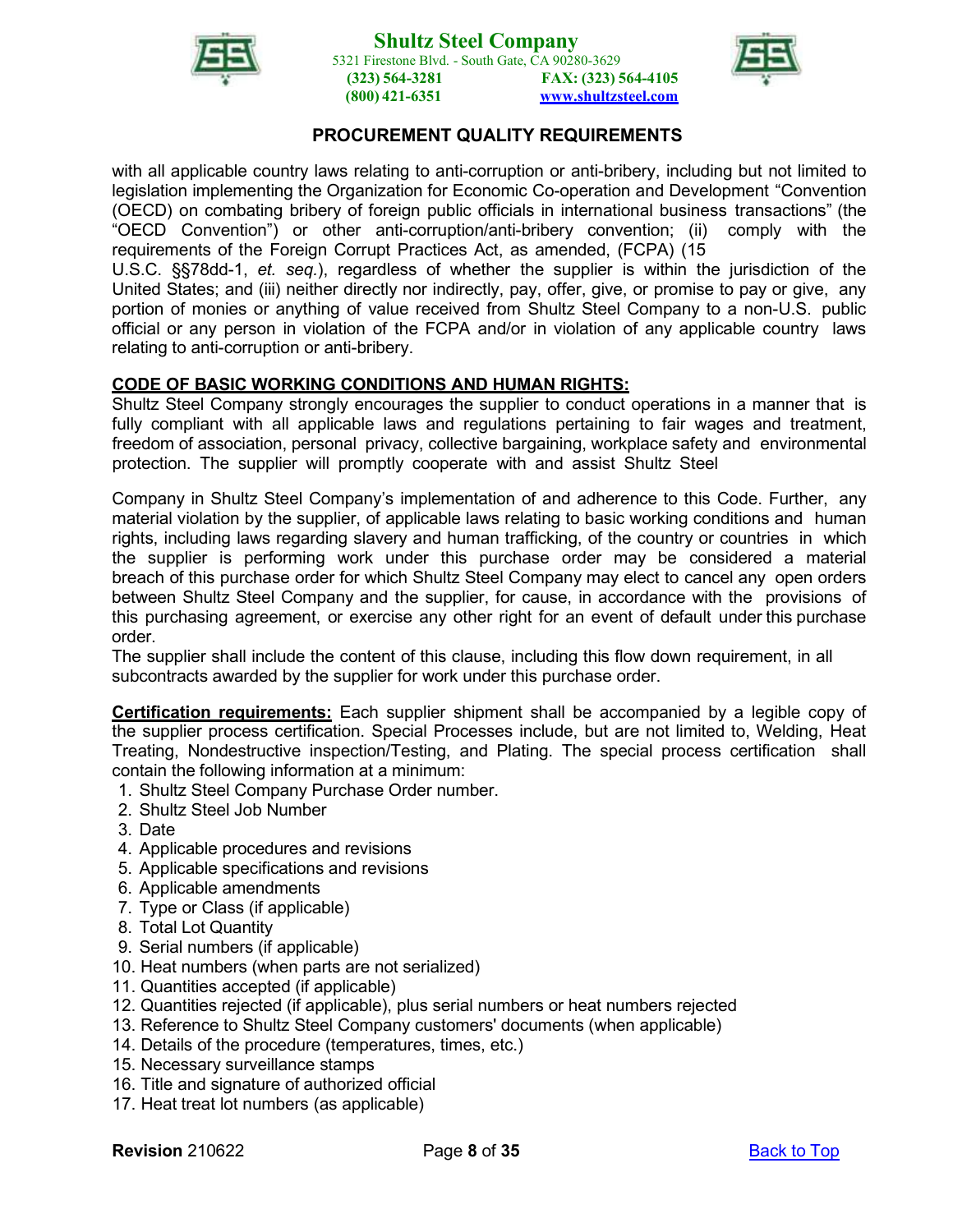

**Shultz Steel Company** 5321 Firestone Blvd. - South Gate, CA 90280-3629 **(323) 564-3281 (800) 421-6351 FAX: (323) 564-4105 [www.shultzsteel.com](http://www.shultzsteel.com/)**



### **PROCUREMENT QUALITY REQUIREMENTS**

- 18. Calibration facilities must conform to the vision test requirements of the current revision of ASQR-01.
	- A. QUALITY SYSTEM MUST CONFORM TO MIL-I-45208A AM#2.
	- B. QUALITY SYSTEM MUST CONFORM TO ISO 9001:2015, ISO 9001:2015 AND/OR AS9100 REV. C OR D.
	- C. REMOVED
	- D. QUALITY SYSTEM MUST CONFORM TO LATEST VERSION OF AS 9100.
	- E. QUALITY SYSTEM MUST CONFORM TO THE CURRENT REVISION OF GENERAL ELECTRIC S-1000. NOTE: PARTS MANUFACTURED UNDER THIS P.O. ARE FOR GENERAL ELECTRIC END USE.
	- F. QUALITY SYSTEM MUST CONFORM TO THE APPLICABLE SECTION OF GENERAL ELECTRIC S-1000 (HEAT TREATERS). NOTE: PARTS PROCESSED AND/OR MANUFACTURED UNDER THIS P.O. ARE FOR GENERAL ELECTRIC END USE.
	- G. QUALITY SYSTEM MUST CONFORM TO THE CURRENT REVISION OF GENERAL ELECTRIC S-1000 AND S-400 (METALLURGICAL TEST LABS). NOTE: PARTS PROCESSED AND/OR MANUFACTURED UNDER THIS P.O. ARE FOR GENERAL ELECTRIC END USE.
	- H. QUALITY SYSTEM MUST CONFORM TO THE CURRENT REVISION OF UNITED TECHNOLOGIES ASQR-01. PARTS MANUFACTURED UNDER THIS P.O. ARE FOR PRATT & WHITNEY AIRCRAFT END USE.
	- J. QUALITY SYSTEM MUST CONFORM TO THE CURRENT REVISION OF AEROJET ROCKETDYNE AR1. PARTS MANUFACTURED UNDER THIS P.O. ARE FOR AEROJET ROCKEDTYNE END USE.
	- K. QUALITY SYSTEM MUST CONFORM TO THE REQUIREMENTS OF NCA 3800.
	- L. QUALITY SYSTEM MUST BE APPROVED BY SHULTZ STEEL COMPANY QUALITY ASSURANCE DEPARTMENT.
	- M. REMOVED
	- N. QUALITY SYSTEM MUST CONFORM TO THE CURRENT REVISION OF BOEING D6-82479.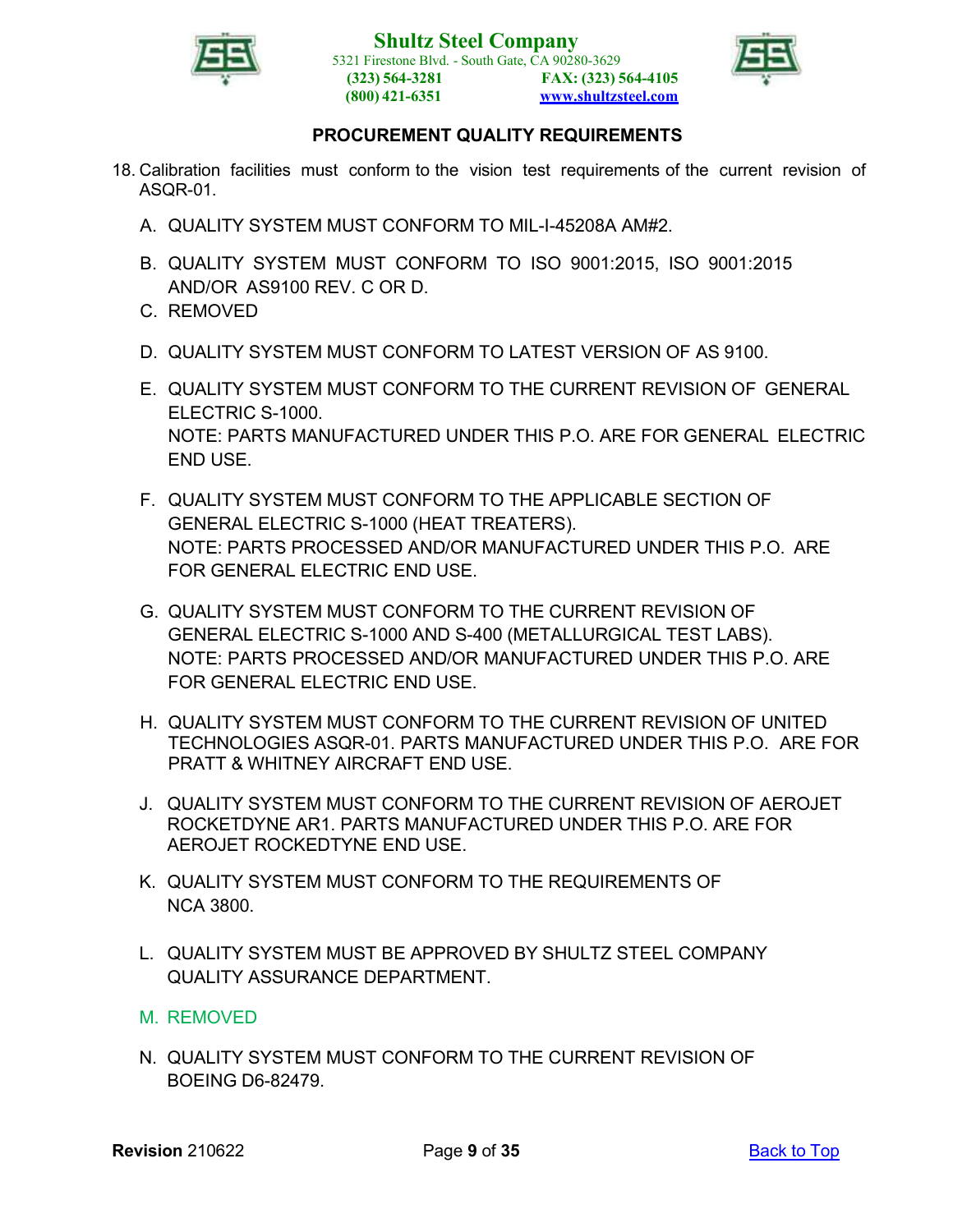



- P. QUALITY SYSTEM MUST CONFORM TO THE CURRENT REVISION OF SIKORSKY SSQR-01. PARTS MANUFACTURED UNDER THIS P.O. ARE FOR SIKORSKY AIRCRAFT END USE.
- Q. QUALITY SYSTEM MUST CONFORM TO THE CURRENT REVISION OF BOMBARDIER AEROSPACE QD-4.6-40.
- R. QUALITY SYSTEM MUST CONFORM TO THE CURRENT REVISION OF BOEING ST LOUIS A0436.
- S. QUALITY SYSTEM MUST CONFORM TO THE CURRENT REVISION OF LOCKHEED MARTIN APPENDIX QR.
- T. QUALITY SYSTEM MUST CONFORM TO THE CURRENT REVISION OF LOCKHEED MARTIN APPENDIX QX.
- U. QUALITY SYSTEM MUST CONFORM TO THE CURRENT REVISION OF LOCKHEED MARTIN APPENDIX QJ.
- V. THIS PURCHASE ORDER IS FOR A SAFRAN LANDING SYSTEMS CONTRACT AND THE REQUIREMENTS OF SREQ-SLS-000001 APPLY.
- W. QUALITY SYSTEM MUST CONFORM TO THE CURRENT REVISION OF COLLINS AEROSPACE ASQR-01 AND COLLINS AEROSPACE LS-SBU-A001-SQA.

# <span id="page-9-0"></span>**PQR Code 002 - RAW MATERIAL and TEST REPORT CERTIFICATION REQUIREMENTS**

THE FOLLOWING PARAGRAPHS APPLY TO SHULTZ STEEL COMPANY PURCHASE ORDERS IN ADDITION TO THE DESIGNATED RAW MATERIAL ALPHA CODE(S). SELLER SHALL CONFORM TO THE CURRENT REVISION OF AS6174 REGARDING COUNTERFEIT MATERIAL PREVENTION (Reference PQR code 037). SELLER SHALL MAINTAIN A FOD PREVENTION PROGRAM IN ACCORDANCE WITH THE CURRENT REVISION OF D6-85622 "Foreign Object Debris/Foreign Object Damage (FOD) Prevention Requirements for Boeing Suppliers AND NAS-412, "Foreign Object Damage/Foreign Object Debris (FOD) Prevention".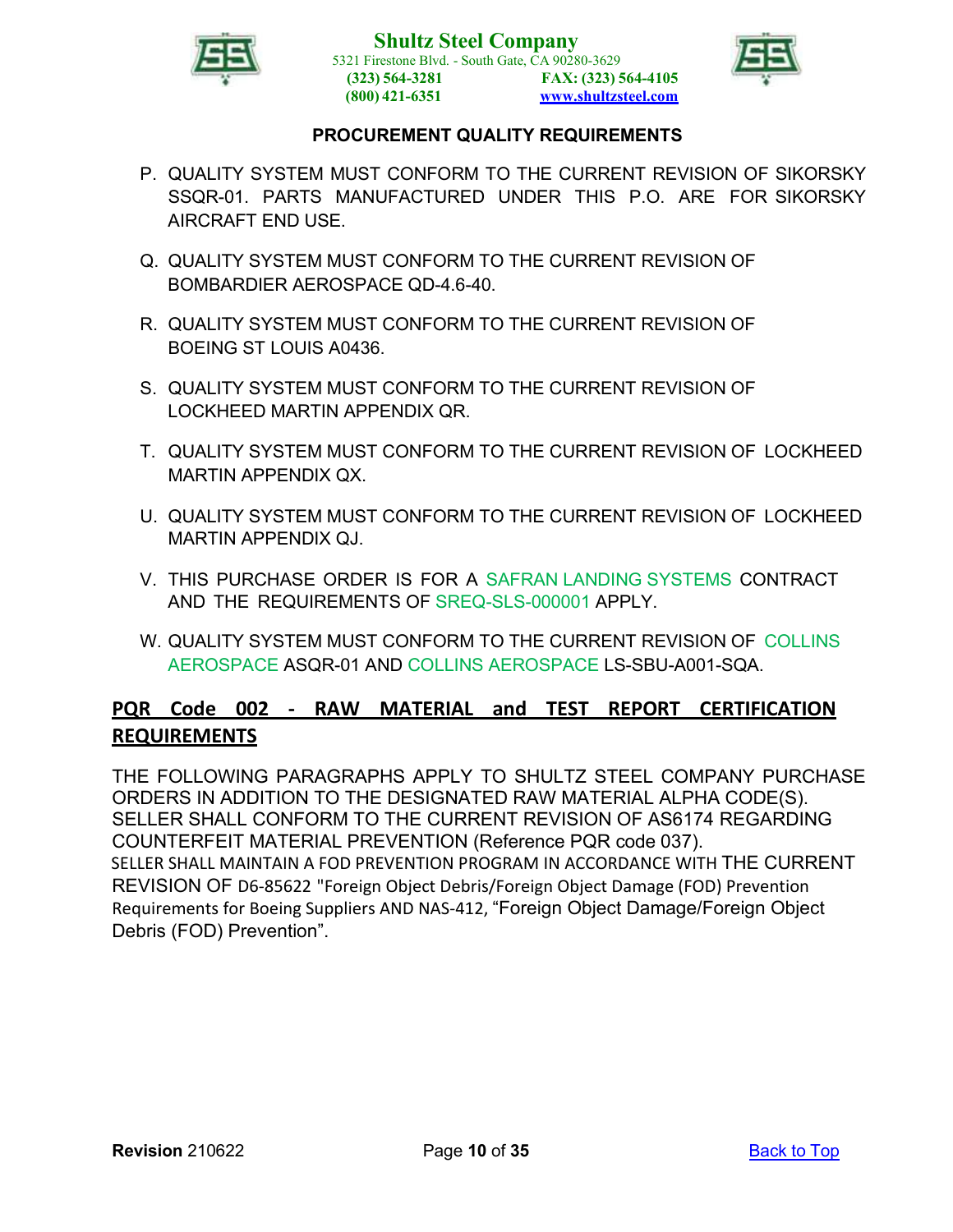



#### A. RAW MATERIAL CERTIFICATION

EACH SHIPMENT SHALL BE ACCOMPANIED BY A LEGIBLE MATERIAL CERTIFICATION. THE CERTIFICATION SHALL STATE THE MATERIAL SPECIFICATION AND REVISION LETTER OF THE MATERIAL. INCLUDED IN THE CERTIFICATION WILL BE THE STATEMENT, **"WE CERTIFY THE LISTED MATERIAL WAS USED TO FULFILL THE REQUIREMENTS OF PURCHASE ORDER AND THAT THE DOCUMENTED EVIDENCE IS ON FILE AND AVAILABLE FOR REVIEW UPON REQUEST"**. THE CERTIFICATION SHALL BE SIGNED BY A RESPONSIBLE MEMBER OF THE COMPANY.

#### B. TEST REPORTS

MATERIALS FURNISHED IN FULFILLMENT OF THIS PURCHASE ORDER MUST BE ACCOMPANIED BY A LEGIBLE COPY OF CERTIFIED TEST REPORTS OF THE CHEMICAL COMPOSITION AND/OR MECHANICAL PROPERTIES OF THE METAL. PRODUCER/MILL TEST DATA IS PREFERRED. MECHANICAL TESTING TO BE PERFORMED ON SAMPLES REPRESENTATIVE OF THE TOP AND MOST INGOT POSITIONS WHEN REFORGE STOCK IS ORDERED. CERTIFIED TEST DATA FROM AN INDEPENDENT LABORATORY IS ACCEPTABLE. CERTIFICATION SHALL INCLUDE THE HEAT NUMBER, HEAT CODE, HEAT LOT NUMBER, OR MELT CODE, WHICH SHALL BE TRACEABLE TO THE RAW MATERIAL MANUFACTURER, AS WELL AS THE SHULTZ STEEL COMPANY PURCHASE ORDER NUMBER.

#### <span id="page-10-0"></span>**PQR Code 003 - GAGE AND INSTRUMENT CALIBRATION**

- A. GAGE AND INSTRUMENT CALIBRATION SYSTEM MUST CONFORM TO THE CURRENT REVISION OF ISO 10012-1.
- B. GAGE AND INSTRUMENT CALIBRATION SYSTEM MUST CONFORM TO CURRENT VERSION ANSI/NCSL Z-540.3- 2006.
- C. GAGE AND INSTRUMENT CALIBRATION SYSTEM MUST CONFORM TO THE CURRENT REVISION OF MIL-STD-45662.
- D. MAGNETIC PARTICLE OIL CERTIFIED TO ASTM E-1444, AMS 2641 TYPE I, MIL-STD-1949, AND DOD-F-87935.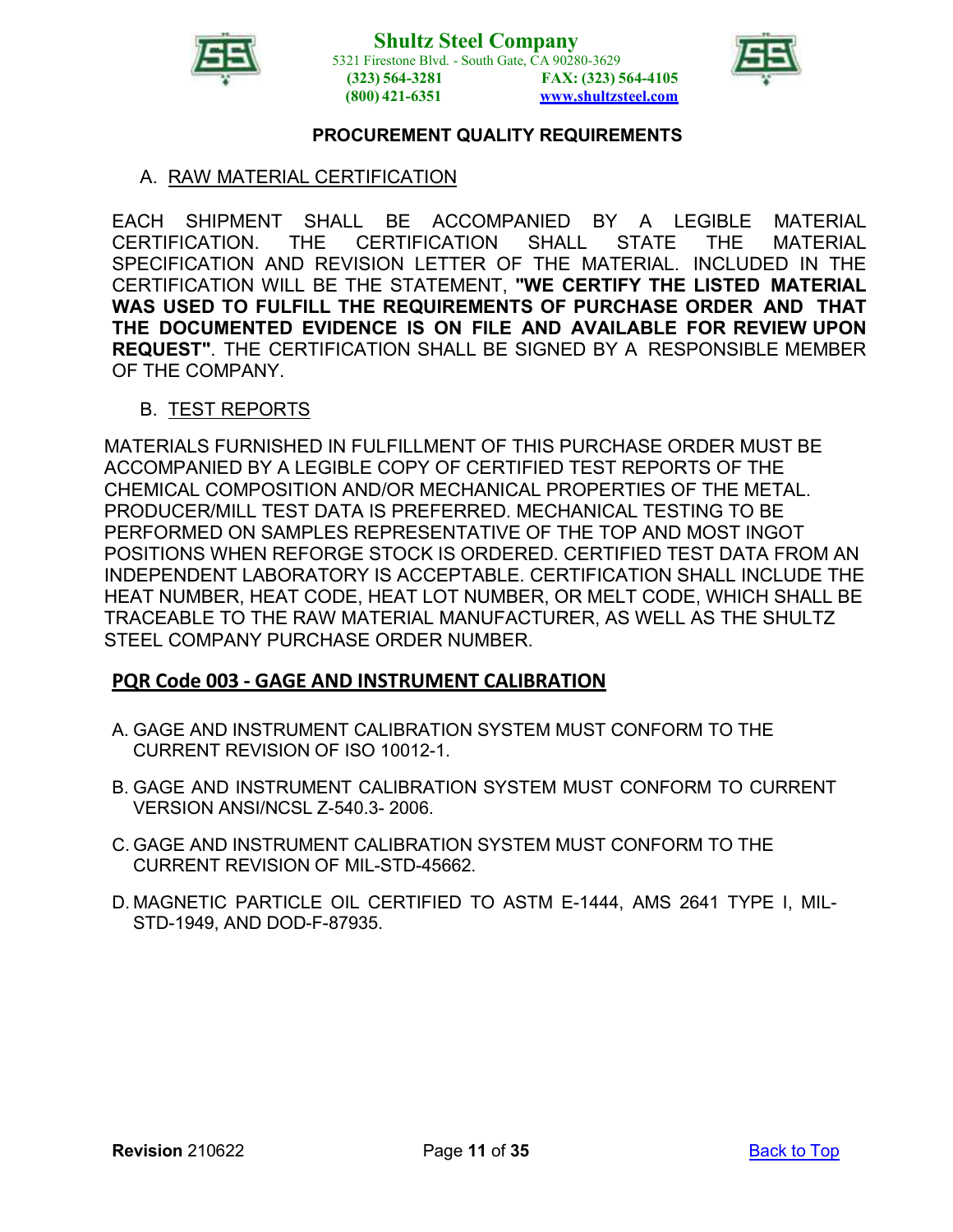



#### E. MAGNETIC PARTICLE INSPECTION MACHINES AND EQUIPMENT CALIBRATION TO BE IN ACCORDANCE WITH ASTM E-1444, ANSI Z-540-1 OR ISO10012-1 TO THE FOLLOWING REQUIREMENTS:

| <b>EQUIPMENT</b>            | <b>RANGE</b>                    | <b>NO. OF CALIBRATION</b><br><b>POINTS</b> | <b>ACCURACY</b>     |
|-----------------------------|---------------------------------|--------------------------------------------|---------------------|
| Ammeter (721641)            | 0-5000                          | 3 minimum                                  | $+10\%$ or 50 amps. |
| Timer (721641)              | $0-5$ sec.                      | 3                                          | $+0.1$ Sec.         |
| Ammeter (00129)             | 0-6500                          | 3 minimum                                  | + 10% or 50 amps.   |
| Timer (00129)               | $0-5$ sec.                      | 3                                          | $+0.1$ Sec.         |
| Gauss Meter(s)              | 0-199.9 Gauss,<br>each polarity | 3                                          | $+2%$               |
| Field Indicator(s)          | $-10$ to $+10$ Gauss            | 3                                          | $+2%$               |
| White Light meter(s)        | 0-199.9 FC                      | 3                                          | $+5%$               |
| <b>Black Light Meter(s)</b> | 0-19,999 µW/cm2                 | 3                                          | $+5%$               |
| <b>Quick Break Tester</b>   | N/A                             | 12 functions in 12 min.                    | Pass/Fail           |
| Timer                       | $0-20$ sec.                     | 3                                          | $+0.1$ Sec.         |
| Black Light(s)              | 1200 µW/cm2 min.                | N/A                                        | Pass/Fail           |
| Artificial Flaw Shim(s)     | N/A                             | N/A                                        | Pass/Fail           |

- F. KRAUTKRAMER-BRANSON TYPE ULTRASONIC INSTRUMENT CALIBRATION MUST CONFORM TO THE CURRENT REVISION OF MIL-STD-2154 WITH DEVIATIONS DATED 1/19/88, PS21211, BSS 7052, MIL-STD-271, AND ASTM E-317. CALIBRATE UNITS FROM 0.5 MHz TO 15MHz AS INDIVIDUALLY CALLED OUT ON PURCHASE ORDER.
- G.ULTRASONIC TRANSDUCER CALIBRATION MUST CONFORM TO THE CURRENT REVISION OF ASTM E-1065 AND AMS-STD-2154.
- H. CALIBRATION OF ULTRASONIC REFERENCE STANDARDS MUST CONFORM TO THE CURRENT REVISION OF AMS-STD-2154, ASTM E-127, ASTM E-428, BSS 7055, AND PS21211.
- I. MAGNETIC PARTICLE OIL: MONTHLY VISCOSITY CHECKS TO BE PERFORMED IN ACCORDANCE WITH THE CURRENT REVISION OF ASTM D445
- J. MAGNETIC PARTICLES, DRY POWDER: CERTIFIED TO CURRENT REVISION OF ASTM E-1444 PARA. 5.8.2, AND AMS 3044.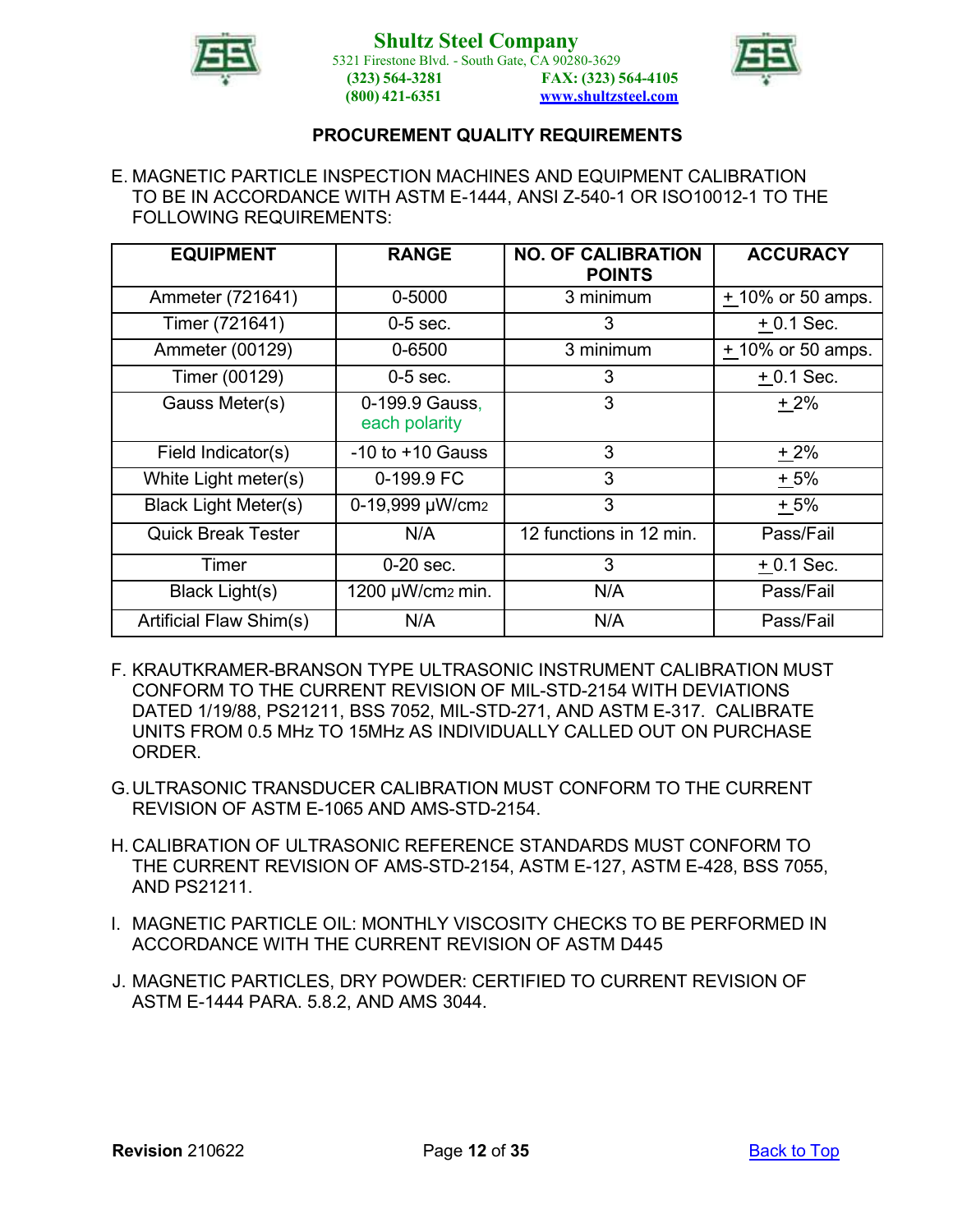



# <span id="page-12-0"></span>**PQR Code 004 – 10CFR21 REQUIREMENTS**

A. THE PROVISIONS OF 10CFR21 APPLY TO THIS ORDER.

The *Code of Federal Regulations* (CFR) is a codification of the general and permanent rules published in the *Federal Register* by the Executive departments and agencies of the Federal Government, and which represent broad areas subject to Federal regulation. The Code of Federal Regulations Title 10, Part 21 (10CFR21) is relative to the United States Nuclear Regulatory Commission and the Reporting of Defects and Noncompliance.

### <span id="page-12-1"></span>**PQR Code 005 - DPAS REQUIREMENTS**

A. THE REQUIREMENTS OF THE DEFENSE PRIORITIES AND ALLOCATIONS SYSTEM (DPAS) APPLY TO THIS ORDER. THIS ORDER IS RATED AS INDICATED ON THE FACE OF THE SHULTZ STEEL COMPANY PURCHASE ORDER.

Example: DX-A1 or DO-A2

# <span id="page-12-2"></span>**PQR Code 006 - MERCURY AND LEAD CONTAMINATION**

- A. MATERIAL ON THIS PURCHASE ORDER SHALL NOT COME INTO CONTACT WITH MERCURY OR MERCURY BEARING INSTRUMENTS WHICH ARE NOT SHIELDED WITH A DOUBLE BARRIER.
	- NOTE: ALL CERTIFICATIONS SHALL CONTAIN A STATEMENT INDICATING COMPLIANCE WITH THE REQUIREMENT.
- B. MATERIAL ON THIS PURCHASE ORDER SHALL NOT COME INTO CONTACT WITH PAINTS CONTAINING LEAD IN ANY FORM. FURTHERMORE, LEAD HAMMERS, OR OTHER LEAD BASED TOOLS OR INSTRUMENTS OF ANY TYPE, OR PROHIBITED FOR USE IN THE PROCESSING OF THE PARTS ON THIS PURCHASE ORDER.
	- NOTE: ALL CERTIFICATIONS SHALL CONTAIN A STATEMENT INDICATING COMPLIANCE WITH THE REQUIREMENT.

# <span id="page-12-3"></span>**PQR Code 007 - MANNED SPACE FLIGHT**

A. FOR USE IN MANNED SPACE FLIGHT. MATERIALS MANUFACTURING, AND WORKMANSHIP OF HIGHEST QUALITY STANDARDS ARE ESSENTIAL TO ASTRONAUT SAFETY.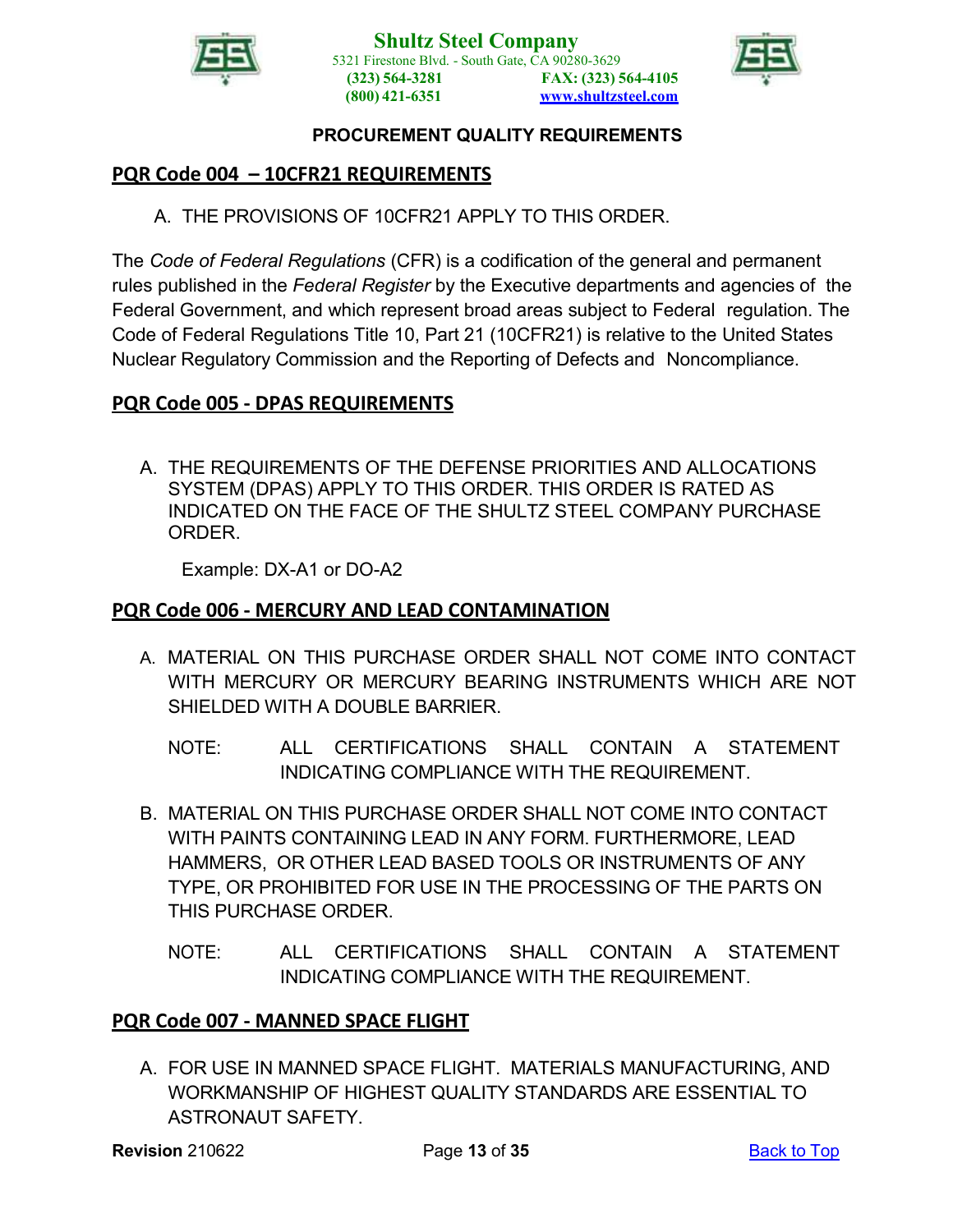



### <span id="page-13-0"></span>**PQR Code 008 - 100% DIMENSIONAL INSPECTION**

A. 100% DIMENSIONAL INSPECTION REQUIRED UNLESS THE SUPPLIER'S SAMPLING PLAN HAS BEEN APPROVED (IN WRITING), BY THE SHULTZ STEEL COMPANY QUALITY MANAGER. COPIES OF THE INSPECTION REPORTS SHALL BE SUBMITTED WITH EACH SHIPMENT OF PARTS.

### <span id="page-13-1"></span>**PQR Code 009 - FIRST ARTICLE INSPECTION**

- A. A FIRST ARTICLE INSPECTION REPORT, ALONG WITH THE APPLICABLE FIRST ARTICLE PART, SHALL BE SUBMITTED PRIOR TO FIRST SHIPMENT OF PARTS. FIRST ARTICLE REPORTS SHALL CONTAIN ALL APPLICABLE DRAWING CHARACTERISTICS INCLUDING DIMENSIONS, DRAWING NOTES, SURFACE FINISH, OUT-OF-ROUND, CONCENTRICITY, ETC. REPORTS MUST BE DATED AND SIGNED BY THE PERSON PERFORMING THE INSPECTION AND VERIFIED BY ANOTHER PERSON. THE FIRST ARTICLE PART SHALL BE TAGGED "FIRST ARTICLE".
- B. FIRST ARTICLE INSPECTION REPORT REQUIRED WITH FIRST SHIPMENT OF PARTS. FIRST ARTICLE REPORTS SHALL CONTAIN ALL APPLICABLE DRAWING CHARACTERISTICS INCLUDING DIMENSIONS, DRAWING NOTES, SURFACE FINISH, OUT-OF-ROUND, CONCENTRICITY, ETC. REPORTS MUST BE DATED AND SIGNED BY THE PERSON PERFORMING THE INSPECTION AND VERIFIED BY ANOTHER PERSON. THE FIRST ARTICLE PART SHALL BE TAGGED "FIRST ARTICLE".
- C. FIRST ARTICLE REPORT SHALL BE APPROVED (IN WRITING), BY A SHULTZ STEEL COMPANY QUALITY ASSURANCE REPRESENTATIVE PRIOR TO STARTING THE PRODUCTION RUN. A COPY OF THE FIRST ARTICLE REPORT SHALL BE FORWARDED TO SHULTZ STEEL COMPANY INSPECTION WITH THE COMPLETED PARTS.
- D. FIRST ARTICLE INSPECTION SHALL BE PERFORMED AND DOCUMENTED IN ACCORDANCE WITH AS 9102, INCLUDING PART NUMBER ACCOUNTABILITY, PRODUCT ACCOUNTABILITY AND CHARACTERISTIC ACCOUNTABILITY DOCUMENTATION.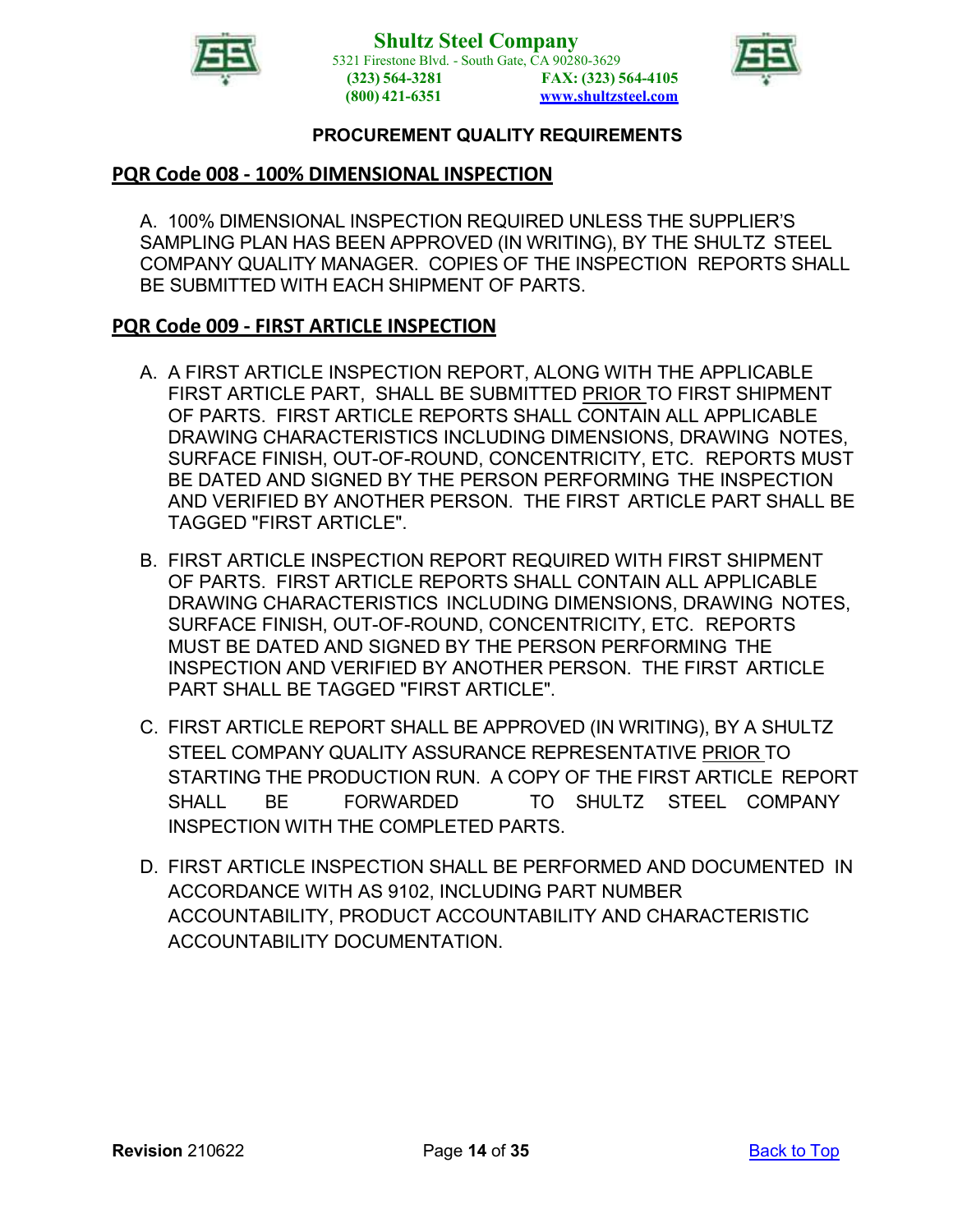



### <span id="page-14-0"></span>**PQR Code 010 – NON-CONFORMING MATERIAL**

A. IF AT ANYTIME THE SUPPLIER DETECTS A PROCESS VIOLATION, PURCHASE ORDER NONCOMPLIANCE, OR PART NONCONFORMANCE, SHULTZ STEEL COMPANY QUALITY ASSURANCE SHALL BE INFORMED AS SOON AS PRACTICABLE. NONCONFORMING PARTS SHALL BE SEGREGATED AND TAGGED AS NONCONFORMING.

TAGS SHALL INDICATE THE NATURE OF THE NONCONFORMANCE. ROOT CAUSE & CORRECTIVE ACTION SHALL BE DETERMINED AND SUBMITTED TO SHULTZ STEEL COMPANY QUALITY ASSURANCE WITHIN 48 HOURS OF DETECTION OF THE NONCONFORMANCE UNLESS OTHERWISE AGREED UPON BY SHULTZ STEEL COMPANY QUALITY ASSURANCE.

NOTE: THIS DOES NOT ALLIEVIATE THE SUPPLIER FROM SUBMITTING ROOT CAUSE AND CORRECTIVE ACTION IMMEDIATELY. THIS SHOULD BE SENT WITH THE SHIPMENT OR AS SOON AS POSSIBLE, ON "ALL" DEVIATIONS.

### <span id="page-14-1"></span>**PQR Code 011 - STATISTICAL PROCESS CONTROL**

- A. STATISTICAL PROCESS CONTROL IS REQUIRED FOR THE CONTROL OF MANUFACTURING, PROCESSES, AND FABRICATION OF HARDWARE RELATIVE TO THE PERFORMANCE OF THIS PURCHASE ORDER, AND ARE DEFINED ON THE SHULTZ STEEL COMPANY PURCHASE ORDER. IN ADDITION, THE FOLLOWING REQUIREMENTS APPLY TO THIS PQR REQUIREMENT:
	- 1. A STATISTICAL PROCESS CONTROL PLAN SHALL BE DEVELOPED AND SUBMITTED TO, AND APPROVED BY, SHULTZ STEEL QUALITY ASSURANCE PRIOR TO BEGINNING WORK ON THIS ORDER.
	- 2. VARIATION CONTROL AND REDUCTION ACTIVITIES MUST BE PERFORMED ON IDENTIFIED KEY CHARACTERISTICS. MEASURABLE EVIDENCE MUST VERIFY THAT THE PROCESS REMAINS STATISTICALLY STABLE AND CAPABLE WITH A Cpk EQUAL TO OR EXCEEDING 1.33.
	- 3. VARIABLE DATA SHALL BE GATHERED BY THE USE OF IX-MR CHARTS OR X-BAR AND R CHARTS.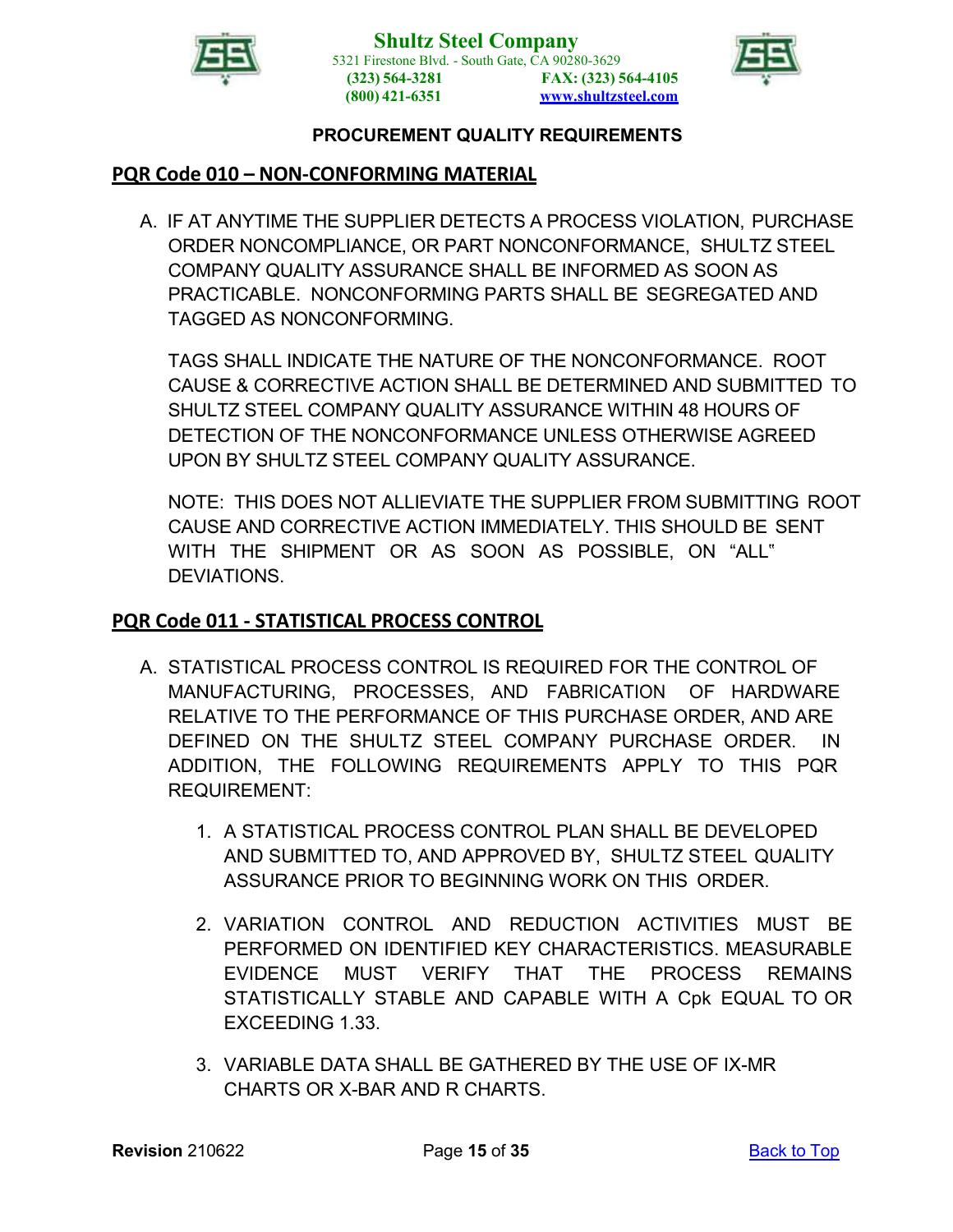



- 4. THE SELECTED VARIATION CONTROL TECHNIQUE SHALL BE DOCUMENTED ON THE STATISTICAL PROCESS CONTROL PLAN, OR EQUIVALENT.
- 5. KEY CHARACTERISTIC MEASUREMENTS SHALL BE TAKEN FROM THE CURRENT PRODUCTION PRODUCTS AND SHALL REPRESENT THE NORMAL PRODUCTION OUTPUT.
- 6. CONTROL LIMITS SHALL BE COMPUTED APPROPRIATELY AND THE LIMITS SHALL REFLECT CURRENT PROCESS OUTPUT.
- 7. WHEN A KEY CHARACTERISTIC IS NOT IN STATISTICAL CONTROL, THE OUT-OF-CONTROL CONDITION SHALL BE INVESTIGATED FOR SPECIAL CAUSES OF VARIATION, AND CORRECTIVE ACTION SHALL BE TAKEN TO PERMANENTLY REMOVE OR MINIMIZE SPECIAL CAUSES OF VARIATION.
- 8. CONTROL CHARTS SHALL BE SUBMITTED TO SHULTZ STEEL COMPANY QUALITY ASSURANCE WITH DELIVERED PARTS. ALL PARTS IN LOT MUST BE WITHIN DRAWING TOLERANCES IN ORDER FOR THE LOT TO BE ACCEPTABLE, REGARDLESS OF WHETHER THE PROCESS IS IN STATISTICAL CONTROL.

# <span id="page-15-0"></span>**PQR Code 012 - LAB TEST DATA CONTROL**

- A. GENERAL ELECTRIC SPECIFICATION S-400 APPLIES TO THIS ORDER.
- B. CURRENT GENERAL ELECTRIC GT 193 IS REQUIRED PRIOR TO TESTING ON THIS ORDER. CURRENT GT193 SHALL BE SENT TO SHULTZ STEEL COMPANY QUALITY ASSURANCE UPON UPDATE.
	- NOTE : THESE QUALITY CODES APPLY TO CERTIFIED MATERIAL TEST LABORATORIES THAT HAVE BEEN APPROVED BY GENERAL ELECTRIC TO PERFORM TESTING ON GENERAL ELECTRIC END USE PARTS.

# <span id="page-15-1"></span>**PQR Code 013 - SOFTWARE QUALITY ASSURANCE**

A. SUBCONTRACTOR'S SOFTWARE QUALITY ASSURANCE SYSTEM SHALL BE BASED UPON CURRENT CUSTOMER AND GOVERNMENT SPECIFICATIONS. COMPLIANCE WILL BE VERIFIED VIA SHULTZ STEEL COMPANY QUALITY SYSTEMS AUDIT.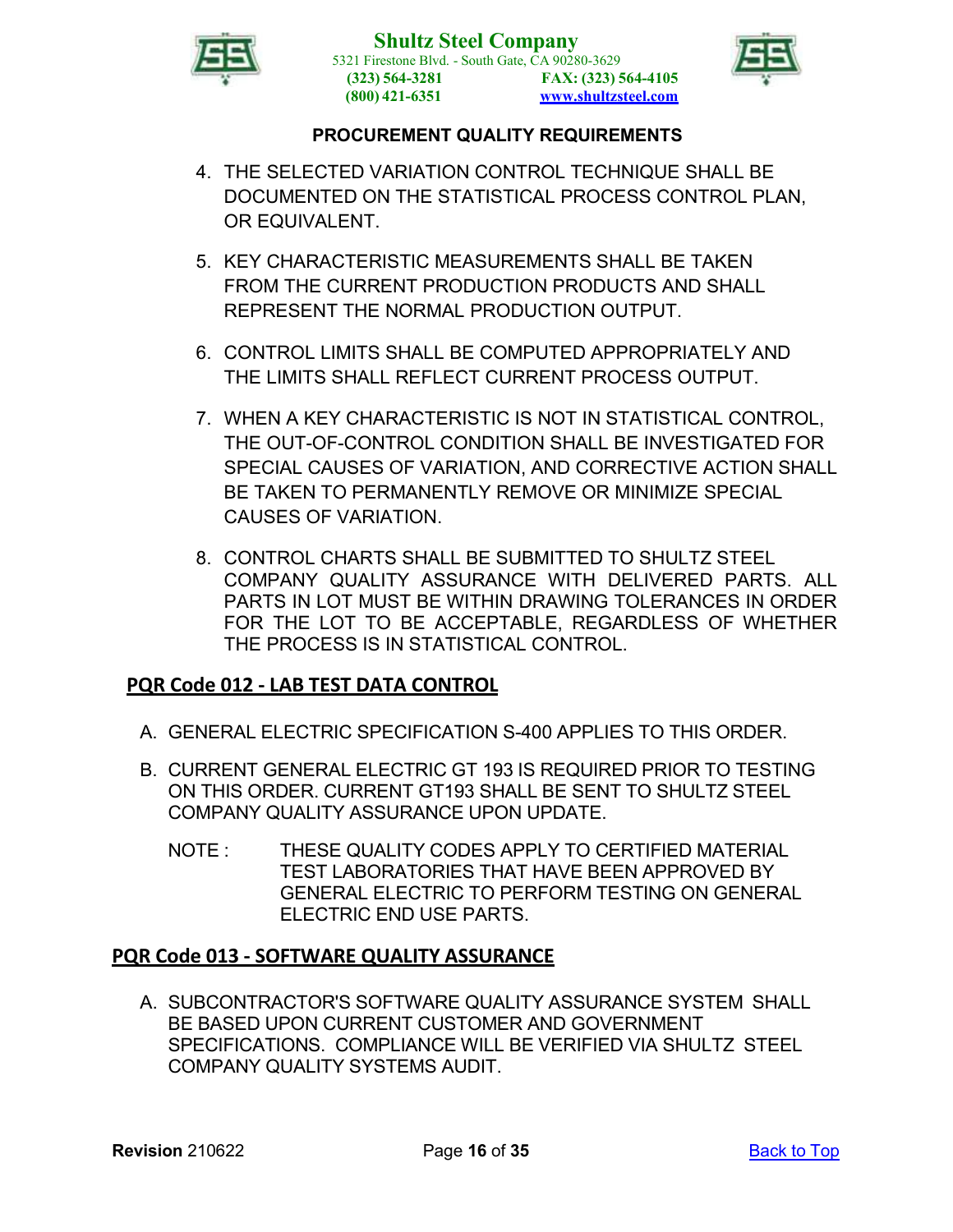



# <span id="page-16-0"></span>**PQR Code 014 - HEAT TREATMENT / INSTRUMENTATION**

- A. SUPPLIER SHALL COMPLY WITH AND CERTIFY TO THE CURRENT REVISIONS OF PRATT and WHITNEY / PRATT and WHITNEY CANADA MCL MANUAL SECTIONS F-22/FC-22 AND F-40/FC40.
- B. (ALUMINUM) SUPPLIER SHALL COMPLY WITH AND CERTIFY TO THE CURRENT REVISION OF AMS-H-6088 & AMS 2750.
- C. (IRON, NICKEL & COBALT ALLOYS) SUPPLIER SHALL COMPLY WITH AND CERTIFY TO THE CURRENT REVISION OF AMS-H-6875 & AMS 2750.
- D. (TITANIUM) SUPPLIER SHALL COMPLY WITH AND CERTIFY TO THE CURRENT REVISION OF AMS-H-81200 & AMS 2750.
- E. ALL EQUIPMENT UTILIZED IN THE PROCESSING OF THIS PURCHASE ORDER SHALL BE MAINTAINED IN ACCORDANCE WITH THE CURRENT REVISION OF AMS 2750.

# <span id="page-16-1"></span>**PQR Code 015 - TEST/CALIBRATION REQUIREMENTS – CERTIFIED MATERIAL TEST LABORATORIES (Pratt & Whitney)**

A. SUPPLIER SHALL COMPLY WITH AND CERTIFY TO THE CURRENT REVISIONS OF PRATT and WHITNEY / PRATT and WHITNEY CANADA MCL MANUAL SECTIONS F-23 / FC-23.

### <span id="page-16-2"></span>**PQR Code 016 - CUSTOMER SOURCE INSPECTION**

- A. PRIME CUSTOMER SOURCE INSPECTION/WITNESS IS REQUIRED ON THIS PURCHASE ORDER. CONTACT THE CUSTOMER SOURCE INSPECTOR ASSIGNED TO YOUR FACILITY, 48 HOURS PRIOR TO PERFORMING SERVICES AS REQUIRED BY THE PURCHASE ORDER, TO ARRANGE FOR SOURCE INSPECTION/WITNESS OF OPERATIONS.
- B. DURING PERFORMANCE ON THIS ORDER YOUR QUALITY CONTROL OR INSPECTION SYSTEM AND MANUFACTURING PROCESSES ARE SUBJECT TO REVIEW, VERIFICATION, AND ANALYSIS BY PRIME CUSTOMER REPRESENTATIVES.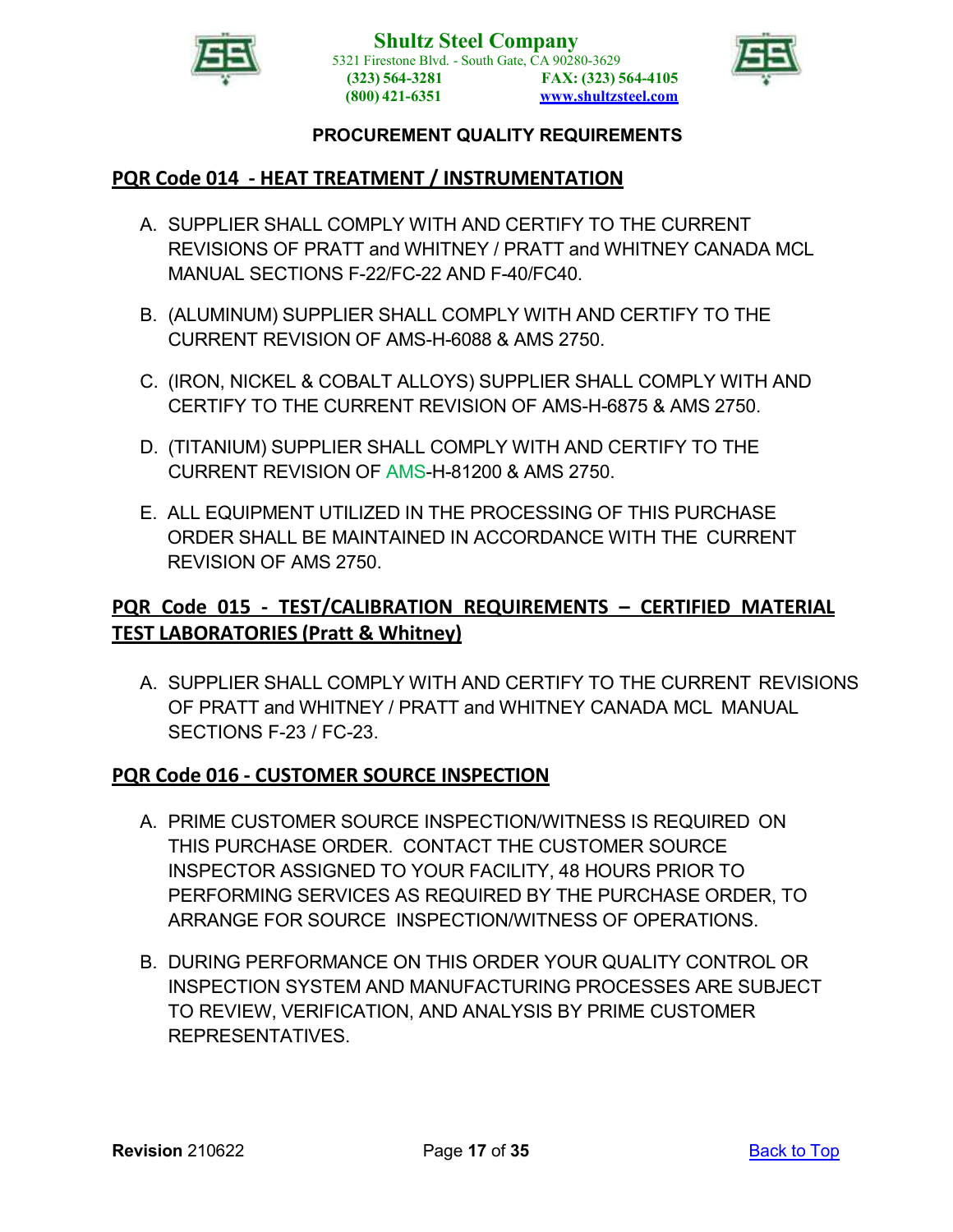



# <span id="page-17-0"></span>**PQR Code 017 - GOVERNMENT SOURCE INSPECTION**

A. GOVERNMENT SOURCE INSPECTION/WITNESS IS REQUIRED ON THIS PURCHASE ORDER. CONTACT THE GOVERNMENT SOURCE INSPECTOR ASSIGNED TO YOUR FACILITY 48 HOURS PRIOR TO PERFORMING SERVICES AS REQUIRED BY THIS PURCHASE ORDER TO ARRANGE FOR SOURCE INSPECTION/WITNESS OF OPERATIONS.

# <span id="page-17-1"></span>**PQR Code 018 - SHULTZ STEEL COMPANY SOURCE INSPECTION**

- A. SHULTZ STEEL COMPANY SOURCE INSPECTION IS REQUIRED ON THIS PURCHASE ORDER. CONTACT SHULTZ STEEL COMPANY QUALITY ASSURANCE AT (323) 357-3350 TO ARRANGE FOR OVER-INSPECTION OR WITNESS OF YOUR FINAL INSPECTION AT YOUR FACILITY.
- B. PRODUCTION PARTS ON THIS PURCHASE ORDER ARE SUBJECT TO SHULTZ STEEL COMPANY SOURCE INSPECTION. CONTACT SHULTZ STEEL COMPANY QUALITY ASSURANCE AT (323) 357-3350 TO ARRANGE FOR OVER-INSPECTION OR WITNESS OF YOUR FINAL INSPECTION AT YOUR FACILITY
- C. FIRST ARTICLE PART TO BE SOURCE INSPECTED BY SHULTZ STEEL COMPANY QUALITY ASSURANCE PERSONNEL PRIOR TO FIRST SHIPMENT OF PRODUCTION PARTS. CONTACT SHULTZ STEEL COMPANY QUALITY ASSURANCE AT (323) 357-3350 TO ARRANGE FOR OVER-INSPECTION OR WITNESS OF YOUR FIRST ARTICLE INSPECTION AT YOUR FACILITY.

### <span id="page-17-2"></span>**PQR Code 019 - PURCHASE ORDER REVIEW**

- A. IF IN THE EVENT, THAT DURING THE PURCHASE ORDER REVIEW, THE SUPPLIER DETERMINES THAT THE REQUIREMENTS OF THIS PURCHASE ORDER OR PROCESS SHEET CANNOT BE MET, THE SUPPLIER MUST:
	- (1) NOTIFY SHULTZ STEEL COMPANY QUALITY ASSURANCE AND
	- (2) PRIOR TO PROCESSING, OBTAIN REVISED P.O. AND/OR INSTRUCTIONS, IN WRITING, STATING SERVICES TO BE PERFORMED THAT ARE WITHIN CAPABILITIES OF THE SUB-TIER.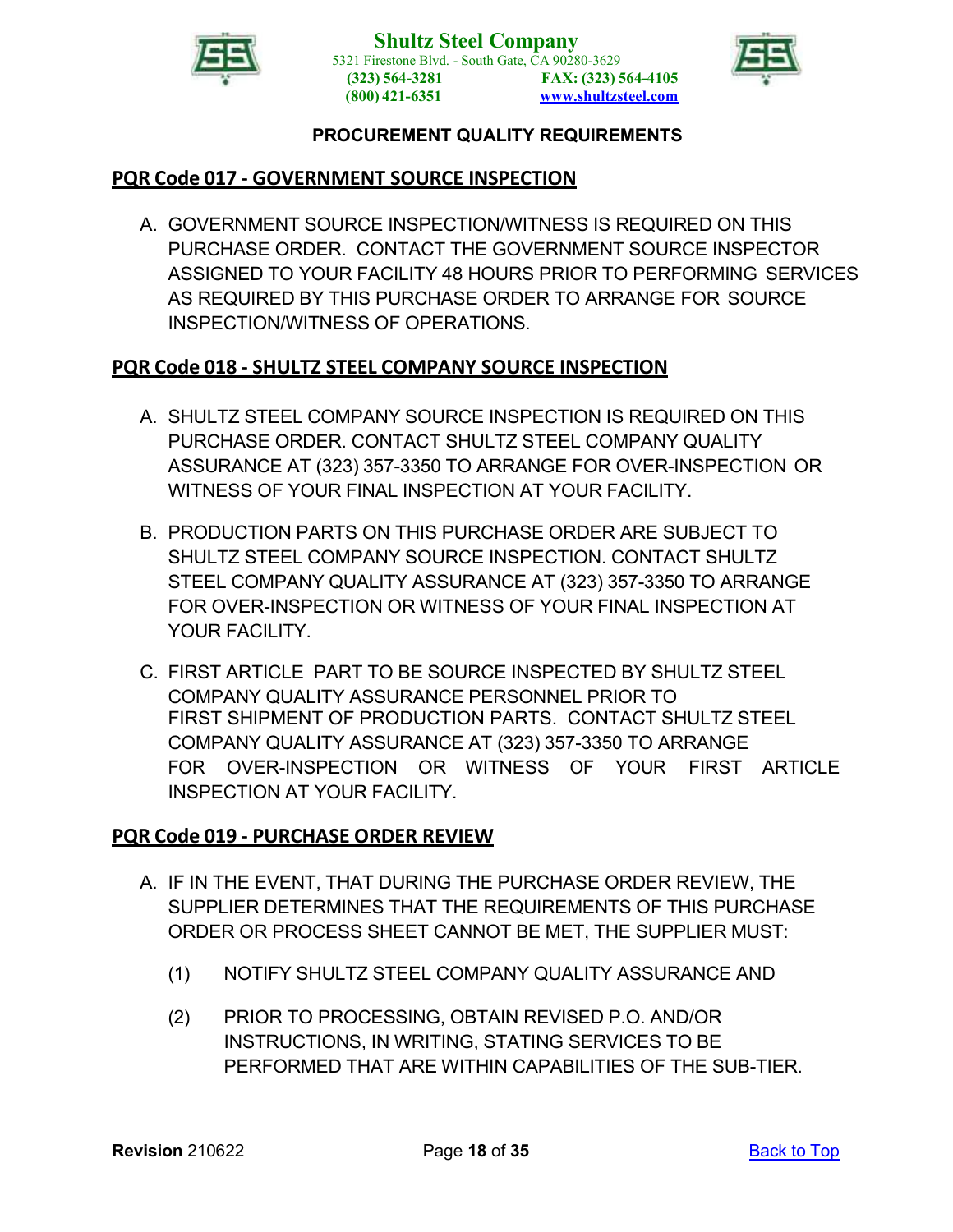



- B. SUPPLIERS ARE RESPONSIBLE FOR OBTAINING SPECIFICATION AND/OR ENGINEERING DRAWING REVISIONS, AS APPLICABLE, REFERENCED ON THE SHULTZ STEEL COMPANY PURCHASE ORDER. SUPPLIERS ARE TO CONTACT SHULTZ STEEL COMPANY PROCESS CONTROL OR QUALITY ASSURANCE TO OBTAIN REQUIRED SPECIFICATIONS AND/OR ENGINEERING DRAWINGS. WORK ON PURCHASE ORDERS SHALL NOT BE STARTED UNTIL ALL REQUIRED DOCUMENTS ARE RECEIVED AND ADEQUATELY REVIEWED BY THE SUPPLIER .
- C. IF SUPPLIERS HAVE BEEN FURNISHED WITH A SUPPLIER CODE/NUMBER BY A PRIME CONTRACTOR, THIS NUMBER SHALL APPEAR ON ALL CERTIFICATIONS, AS APPLICABLE. IF SUPPLIERS HAVE BEEN FURNISHED WITH A CONTROLLED STAMP BY A PRIME CONTRACTOR, ALL COPIES OF CERTIFICATIONS SHALL BE STAMPED, AS APPLICABLE.
- D. IF THE SUPPLIER DOES NOT HAVE A CURRENT CUSTOMER (PRIME CONTRACTOR) APPROVAL IN YOUR POSSESSION THAT AUTHORIZES YOU TO PERFORM PROCESSES, AS REQUIRED BY THIS PURCHASE ORDER, CONTACT SHULTZ STEEL COMPANY QUALITY ASSURANCE PRIOR TO PERFORMING ANY WORK ON THIS PURCHASE ORDER.
	- NOTE: APPLIES TO SPECIAL PROCESSES AND METALLURGICAL TESTING ONLY.

# <span id="page-18-0"></span>**PQR Code 020 - FIXED PROCESS REQUIREMENTS**

- A. THIS IS A FIXED PROCESS PER BOEING D6-1276. NO CHANGES TO THE PROCESS ARE ALLOWED WITHOUT THE WRITTEN PERMISSION OF SHULTZ STEEL COMPANY QUALITY ASSURANCE.
- B. THIS IS A FIXED PROCESS IN ACCORDANCE WITH PRATT & WHITNEY ENGINEERING SOURCE APPROVAL SPECIFICATION PWA-370. NO CHANGES ARE ALLOWED WITHOUT THE WRITTEN PERMISSION OF SHULTZ STEEL COMPANY.
- C. THIS IS A FIXED PROCESS IN ACCORDANCE WITH GENERAL ELECTRIC PITF17. NO CHANGES ARE ALLOWED WITHOUT WRITTEN PERMISSION OF SHULTZ STEEL COMPANY.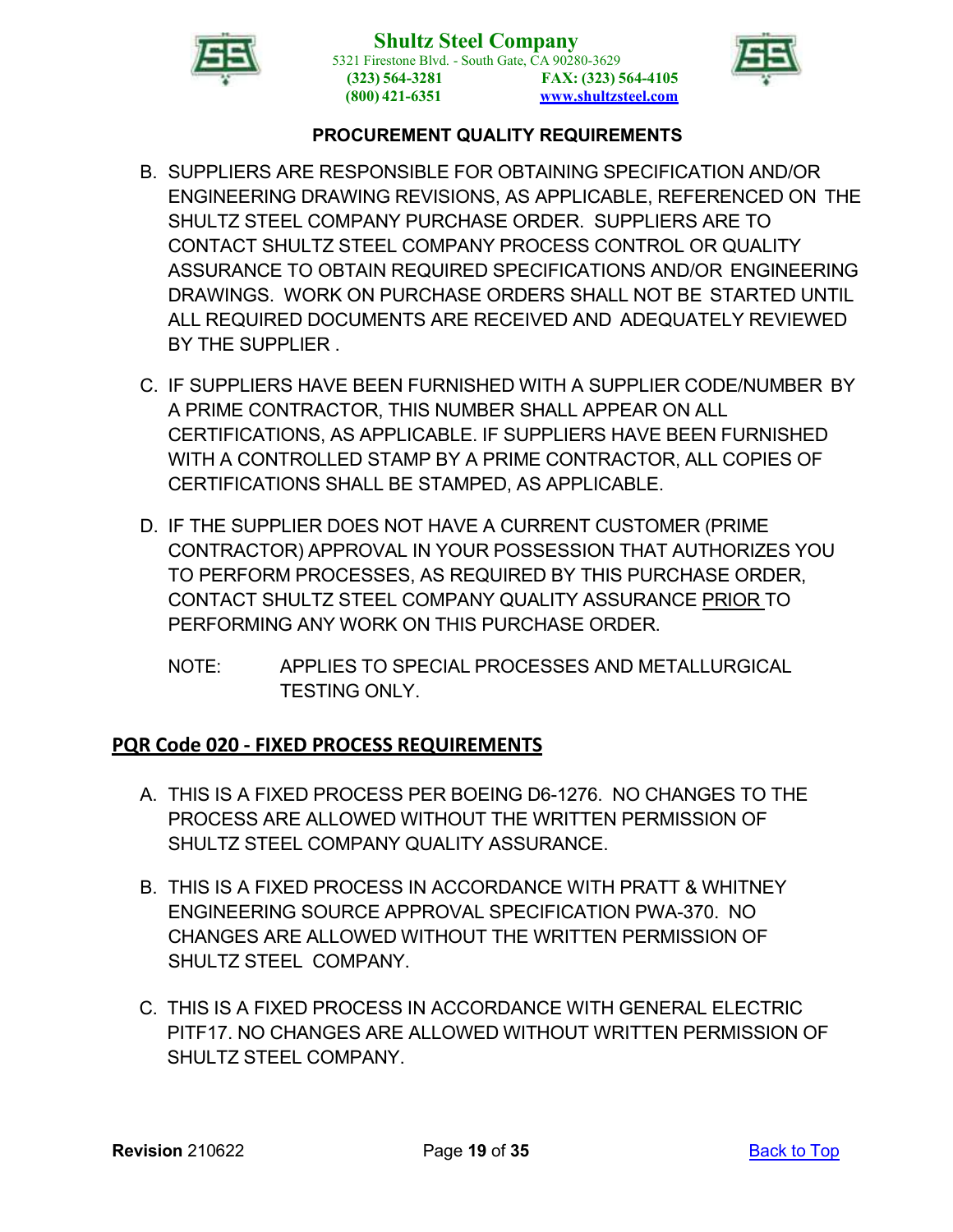



- D. THIS IS A FIXED PROCESS PER LOCKHEED-MARTIN (F-22) 5PTPTT02, 5PCTPCT16, AND/OR F-35 LMA-PA041. NO CHANGES TO THE PROCESS ARE ALLOWED WITHOUT THE WRITTEN PERMISSION OF SHULTZ STEEL COMPANY QUALITY ASSURANCE.
- E. THIS IS A FIXED PROCESS PER BELL BPS 4017. NO CHANGES TO THE PROCESS ARE ALLOWED WITHOUT THE WRITTEN PERMISSION OF SHULTZ STEEL COMPANY QUALITY ASSURANCE.
- F. THIS IS A FIXED PROCESS PER NORTHROP-GRUMMAN SQAR. NO CHANGES TO THE PROCESS ARE ALLOWED WITHOUT THE WRITTEN PERMISSION OF SHULTZ STEEL COMPANY QUALITY ASSURANCE.
- G. THIS IS A FIXED PROCESS PER COLLINS AEROSPACE LS-SBU-A001-SQA. NO CHANGES TO THE PROCESS ARE ALLOWED WITHOUT THE WRITTEN PERMISSION OF SHULTZ STEEL COMPANY QUALITY ASSURANCE.
- H. THIS IS A FIXED PROCESS PER GENERAL DYNAMICS LAND SYSTEMS QCS 83-4 AND/OR QCS-4. NO CHANGES TO THE PROCESS ARE ALLOWED WITHOUT THE WRITTEN PERMISSION OF SHULTZ STEEL COMPANY QUALITY **ASSURANCE**
- I. THIS IS A FIXED PROCESS PER SIKORSKY SS9211. NO CHANGES TO THE PROCESS ARE ALLOWED WITHOUT THE WRITTEN PERMISSION OF SHULTZ STEEL COMPANY QUALITY ASSURANCE.

### <span id="page-19-0"></span>**PQR Code 021 – APPROVED SOURCES REQUIRED**

- A. THIS ORDER REQUIRES THE USE OF SHULTZ STEEL COMPANY"S CUSTOMER APPROVED SPECIAL PROCESS SOURCES. SUPPLIER SHALL CONTACT SHULTZ STEEL COMPANY QUALITY ASSURANCE FOR THE NAME AND LOCATION OF THE APPROVED SOURCES FOR THE PROCESS REQUIRED BY THE DRAWING, SPECIFICATION, OR PURCHASE ORDER INSTRUCTIONS. FAILURE TO COMPLY SHALL BE CAUSE FOR REJECTION OF THE PARTS SUPPLIED.
- B. THIS ORDER REQUIRES THE USE OF SUPPLIERS CURRENTLY LISTED ON THE SHULTZ STEEL COMPANY"S APPROVED SUPPLIER LIST (ASL). ONLY THOSE SUPPLIERS LISTED ON THE ASL SHALL BE CONTRACTED TO PERFORM CERTIFIABLE SPECIAL PROCESSES OR PROVIDE CERTIFIABLE SERVICES OR MATERIALS.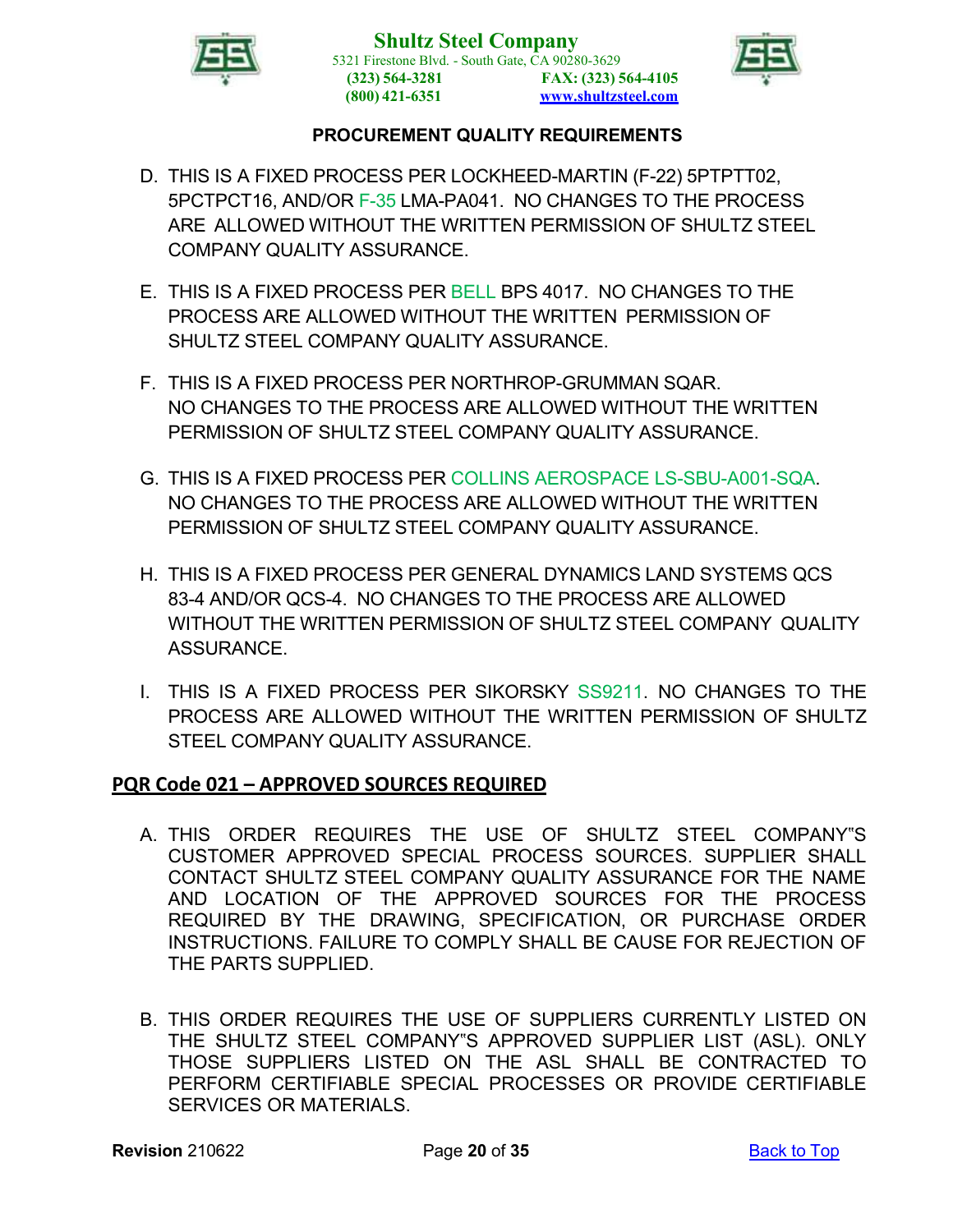



- C. THIS ORDER REQUIRES THE USE OF SUPPLIERS CURRENTLY LISTED ON THE BOEING D1-4426 APPROVED PROCESS SOURCES LIST. ONLY THOSE SUPPLIERS LISTED ON THE BOEING D1-4426 SHALL BE CONTRACTED TO PERFORM CERTIFIABLE SPECIAL PROCESSES OR PROVIDE CERTIFIABLE SERVICES OR MATERIALS.
- D. THIS ORDER REQUIRES USE OF SUPPLIERS CURRENTLY LISTED ON BELL HELICOPTER (BHT) APPROVED SOURCE LIST. ONLY THOSE SUPPLIERS LISTED ON BHT QPS 101 SHALL BE CONTRACTED TO PERFORM CERTIFIABLE SPECIAL PROCESSES OR PROVIDE CERTIFIABLE SERVICES OR MATERIAL.
- E. THIS ORDER REQUIRES USE OF SUPPLIERS CURRENTLY LISTED ON LOCKHEED-MARTIN APPROVED PROCESS SOURCES LIST. ONLY THOSE SUPPLIERS LISTED ON LOCKHEED'S QCS-001 SHALL BE CONTRACTED TO PERFORM CERTIFIABLE SPECIAL PROCESSES OR PROVIDE CERTIFIABLE SERVICES OR MATERIALS.
- F. THIS ORDER REQUIRES USE OF SUPPLIERS CURRENTLY LISTED ON COLLINS AEROSPACE APPROVED PROCESSOR LIST. ONLY THOSE SUPPLIERS LISTED ON COLLINS AEROSPACE DOCUMENT 200 PROCESSOR LIST SHALL BE CONTRACTED TO PERFORM CERTIFIABLE SPECIAL PROCESSES OR PROVIDE CERTIFIABLE SERVICES OR MATFRIALS
- G. THIS ORDER REQUIRES USE OF SUPPLIERS CURRENTLY LISTED ON NORTHROP GRUMMAN APPROVED SOURCE PROCESSORS LIST. ONLY THOSE SUPPLIERS LISTED ON NORTHROP GRUMMAN'S ASPL SHALL BE CONTRACTED TO PERFORM CERTIFIABLE SPECIAL PROCESSES OR PROVIDE CERTIFIABLE SERVICES OR MATERIAL. NOTE: SPECIFICATION REVISIONS LISTED ON THIS PURCHASE ORDER ARE PER NORTHROP GRUMMAN"S SPECIFICATION INDEX LISTING AVAILABLE AT: <https://www2.northropgrumman.com/suppliers/pages/default.aspx>
- H. THIS ORDER REQUIRES USE OF SUPPLIERS CURRENTLY LISTED IN HAMILTON SUNDSTRAND'S APPROVED SPECIAL PROCESSES AND NON-DESTRUCTIVE TESTING BOOK. ONLY THOSE SUPPLIERS LISTED IN THIS BOOK SHALL BE CONTRACTED TO PERFORM CERTIFIABLE SPECIAL AND/OR NON-DESTRUCTIVE PROCESSES OR CERTIFIABLE SERVICES OR MATERIAL.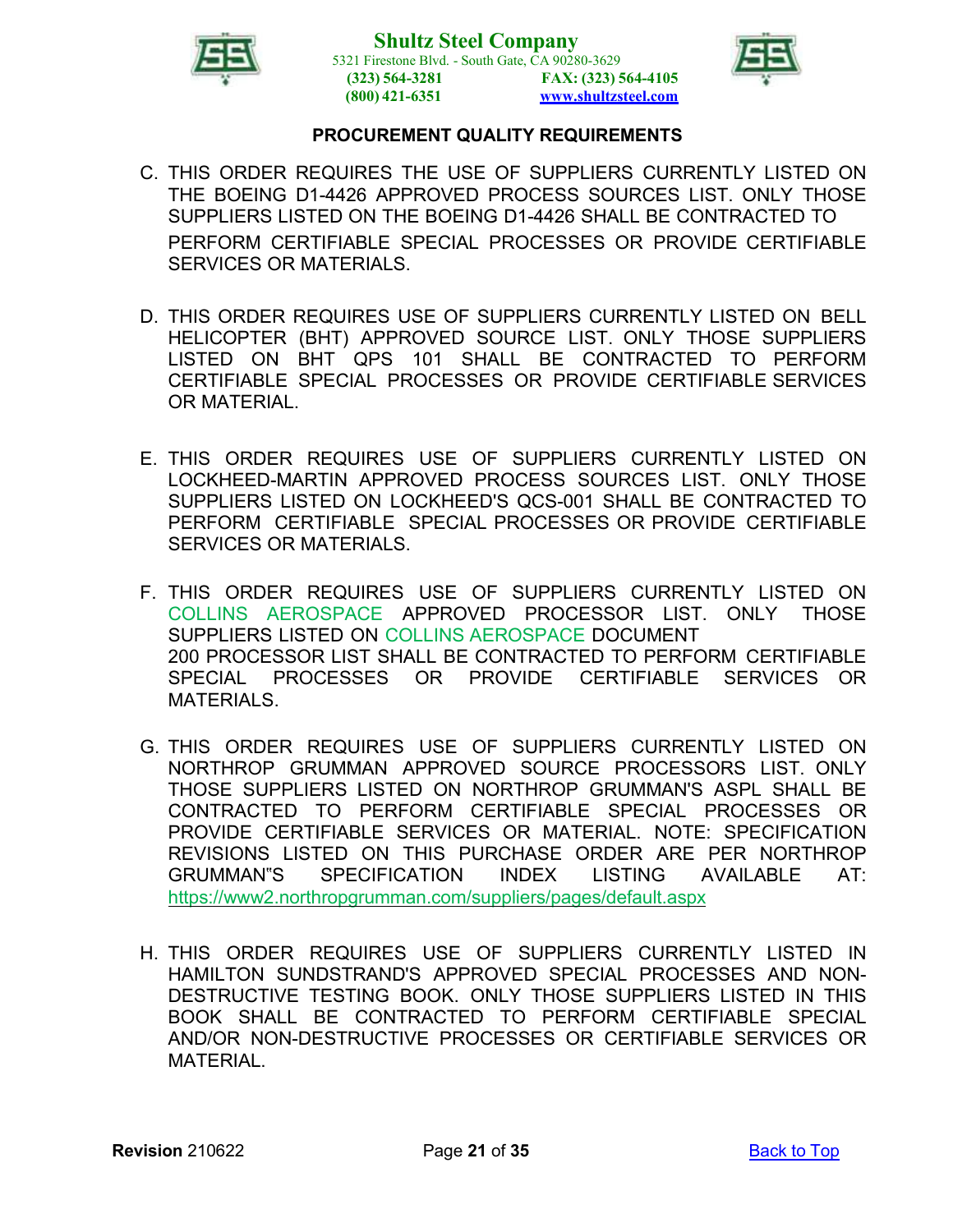



- J. THIS ORDER REQUIRES THAT USE OF SUPPLIERS APPROVED BY BWX TECHNOLOGIES, NUCLEAR PRODUCTS DIVISION FOR ALL SPECIAL PROCESS AND NONDESTRUCTIVE TESTING. ONLY THOSE SUPPLIERS APPROVED SHALL BE CONTRACTED TO PERFORM CERTIFIABLE SPECIAL AND/OR NONDESTRUCTIVE PROCESS AND CERTIFIABLE SERVICES OR MATERIAL.
- K. THIS ORDER REQUIRES THE USE OF SUPPLIERS CURRENTLY LISTED ON THE SIKORSKY ASL. ONLY THOSE SUPPLIERS LISTED ON THE SIKORSKY ASL SHALL BE CONTRACTED TO PERFORM CERTIFIABLE PROCESSES OR PROVIDE CERTIFIABLE SERVICES OR MATERIALS.
- L. THIS ORDER REQUIRES THE USE OF SUPPLIERS CURRENTLY LISTED ON AEROJET ROCKETDYNE ASL. ONLY THOSE SUPPLIERS LISTED ON AEROJET ROCKETDYNE ASL SHALL BE CONTRACTED TO PERFORM CERTIFIABLE PROCESSES OR PROVIDE CERTIFIABLE SERVICES OR MATERIALS.

### <span id="page-21-0"></span>**PQR Code 022 - FORGINGS MANUFACTURED BY OTHER FORGING FACILITIES.**

- A. **FORGE LOT:** A FORGE LOT IS CONSIDERED TO BE "ALL PIECES" PRODUCED UNDER THE SAME PROCESS SHEET PARAMETERS, USING THE SAME OR EQUIVALENT FURNACES AND THE SAME FAMILY OF FORGING EQUIPMENT, (I.E. PRESS, HAMMER, DIES, ETC.) WITHOUT INTERRUPTION IN ANY OF THE THERMAL OPERATIONS."
- B. **PROCESSING:** ALL FORGINGS TO BE MANUFACTURED PER APPROVED SHULTZ STEEL COMPANY DRAWINGS AND SPECIFICATIONS, UNLESS AUTHORIZED OTHERWISE, IN WRITING, BY SHULTZ STEEL COMPANY.
- C. **CERTIFICATIONS:** THE FORGING SUPPLIER SHALL CERTIFY QUANTITY AND SERIAL NUMBER OF FORGINGS MANUFACTURED TO THE SHULTZ STEEL COMPANY REQUIREMENTS.
- D. THE FORGING SUPPLIER SHALL NOTE ANY DEVIATIONS OR SPLIT LOT CONDITIONS AND THE SERIAL NUMBERS APPLICABLE ON THE CERTIFICATION.
- E. THE FORGING SUPPLIER SHALL SUPPLY COPIES OF PROCESS CONTROLLER RECORDS, SUMMARY OF HEATS USED BY SERIAL NUMBER, AND LOADING DIAGRAMS.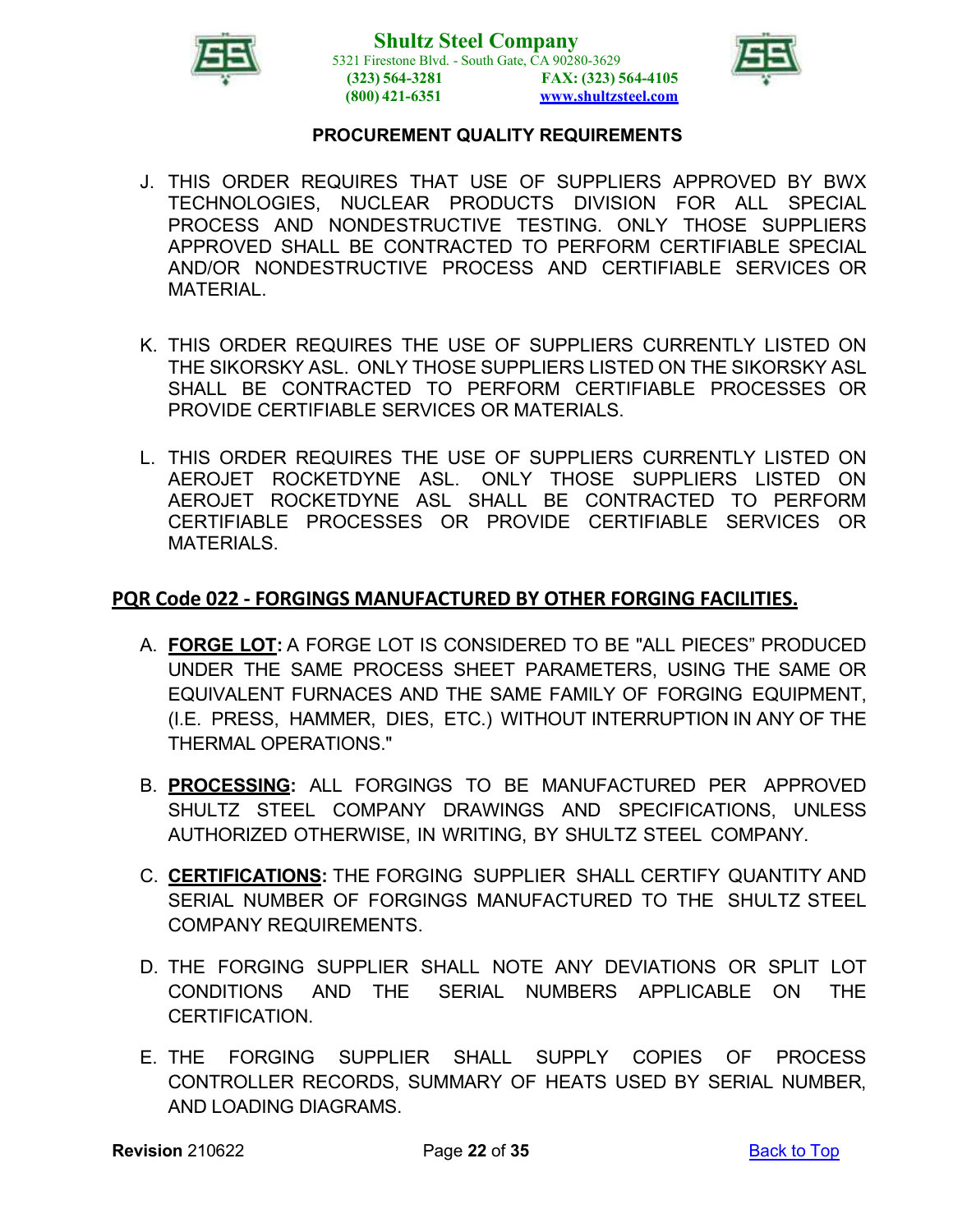

**Shultz Steel Company** 5321 Firestone Blvd. - South Gate, CA 90280-3629 **(323) 564-3281 (800) 421-6351 FAX: (323) 564-4105 [www.shultzsteel.com](http://www.shultzsteel.com/)**



#### **PROCUREMENT QUALITY REQUIREMENTS**

F. FOR BOEING COMMERCIAL END USE FORGINGS ONLY. INCLUDE THE FAA-PMA STATEMENT REQUIRED BY THE CURRENT REVISION OF BOEING QUALITY CLAUSE Q31 ON THE CERTIFICATE OF CONFORMANCE.

Note Q31 can be found online here (requires Exostar login): https://suppliers.boeing.com/PONOTES/.

IF SELLER IS UNABLE TO ACCESS EXOSTAR SHULTZ STEEL SHALL BE CONTACTED TO PROVIDE THE LATEST REVISION OF THE BOEING Q31 QUALITY CLAUSE.

### <span id="page-22-0"></span>**PQR Code 023 – RAW MATERIAL ORIGIN**

SELLER SHALL CONFORM TO THE CURRENT REVISION OF AS6174 REGARDING COUNTERFEIT MATERIAL PREVENTION (Reference PQR code 037).

A. RAW MATERIALS FURNISHED TO THE SHULTZ STEEL COMPANY, OR RAW MATERIALS PROCURED BY THE SELLER FOR THE PRODUCTION OR MANUFACTURE OF ARTICLES FOR SALE TO THE DEPARTMENT OF DEFENSE AND ITS SUBCONTRACTORS SHALL BE OF DOMESTIC ORIGIN ONLY. RAW MATERIALS OF FOREIGN ORIGINAL, OR ARTICLES PRODUCED/FABRICATED FROM RAW MATERIALS OF FOREIGN ORIGIN WILL NOT BE ACCEPTED ON DEFENSE RELATED CONTRACTS UNLESS SPECIFIC WRITTEN APPROVAL IS GRANTED BY THE SHULTZ STEEL COMPANY PRIOR TO SHIPMENT.

### <span id="page-22-1"></span>**PQR Code 024 – LOT CONTROL AND MATERIAL TRACEABILITY**

SELLER SHALL CONFORM TO THE CURRENT REVISION OF AS6174 REGARDING COUNTERFEIT MATERIAL PREVENTION (Reference PQR code 037).

#### A. **LOT NUMBER IDENTIFICATION/BUYER FURNISHED MATERIAL**

SELLER SHALL MAINTAIN THE LOT NUMBER ESTABLISHED BY THE BUYER FROM RECEIPT OF RAW MATERIAL THROUGH DELIVERY OF FINISHED ARTICLES. FINISHED ARTICLES SHALL BE IDENTIFIED WITH APPLICABLE LOT NUMBER(S), HEAT NUMBERS AND SERIAL NUMBER AS APPLICABLE USING TAG IDENTIFICATION OR BLACK PEN (MACHINED, PIERCED/BLANK, AND/OR ANODIZED PARTS), OR BAG AND TAG IDENTIFICATION (PARTS TOO LONG FOR MARKING). ADDITIONALLY, SELLER SHALL INCLUDE ON THEIR CERTIFICATION OF CONFORMANCE, THE RAW MATERIAL IDENTIFICATION NUMBER(S) FROM THE ARTICLES WERE PRODUCED.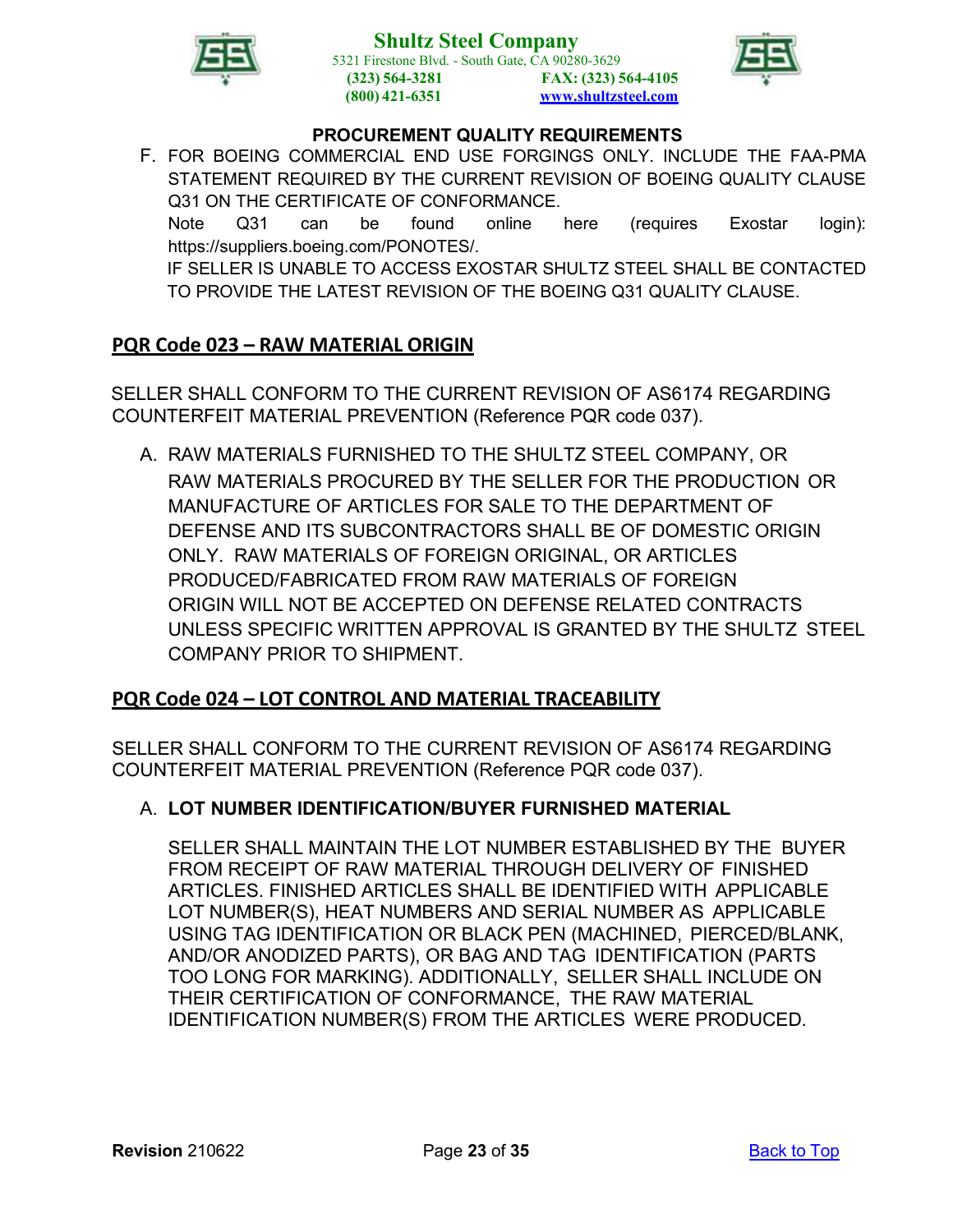



IF THE ORDER REQUIRES THAT FINAL MARKING BE APPLIED, THE SUPPLIER IS RESPONSIBLE TO MARK THE PARTS PER DRAWING REQUIREMENTS INCLUDING SHULTZ ASSIGNED SERIAL NUMBERS WHEN APPLICABLE.

# B. **LOT IDENTIFICATION/SELLER FURNISHED MATERIAL**

ALL MATERIALS PRODUCED ON THIS PURCHASE ORDER SHALL BE IDENTIFIED WITH THE PURCHASE ORDER NUMBER, HEAT NUMBER, BILLET NUMBER, AND BILLET POSITION AS APPLICABLE BY OUR OWN PURCHASE ORDER. ALL CERTIFICATIONS SHALL HAVE THE PURCHASE ORDER NUMBER AND OTHER TRACEABILITY DATA RECORDED ON THE CERTIFICATION.

# C. **TRACEABILITY**

SELLER SHALL REFERENCE ON THE SHIPPING DOCUMENT, THE MANUFACTURER'S, LOT NUMBER, OR OTHER IDENTIFICATION UNIQUE TO THE SUPPLIER, FOR EACH COMPONENT SHIPPED. FAILURE TO COMPLY SHALL BE SO CERTIFIED.

# <span id="page-23-0"></span>**PQR Code 025 – MRB AUTHORITY EXCLUSION**

<span id="page-23-1"></span>A. SHULTZ STEEL COMPANY'S CUSTOMER HAS NOT GRANTED MATERIALS REVIEW AUTHORITY ON THIS ORDER. THEREFORE, NO DEVIATIONS FROM THE PURCHASE ORDER, DRAWING, OR RELATED SPECIFICATIONS WILL BE ACCEPTED, WITHOUT PRIOR REVIEW AND APPROVAL BY SHULTZ STEEL COMPANY OR SHULTZ STEEL COMPANY'S CUSTOMERS.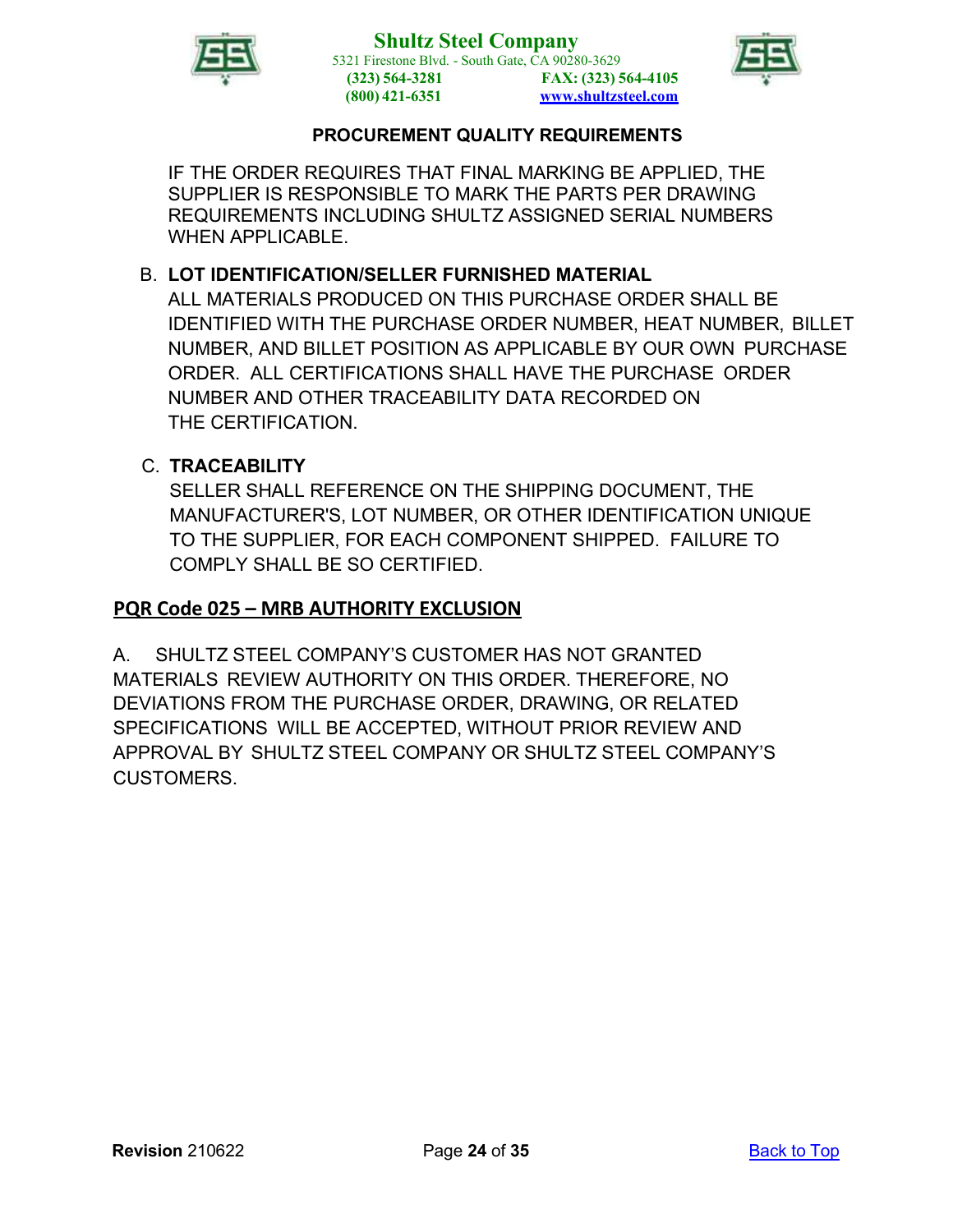



### **PQR Code 026 – PREMIUM MATERIAL FOR ROTATING DISK APPLICATIONS**

A. PREMIUM GRADE RAW MATERIAL SUPPLIED BY MILLS FOR PREMIUM MATERIAL SPECIFICATIONS ARE TO INCLUDE BILLET ACCEPTANCE MAPS IN ACCORDANCE WITH THOSE SPECIFICATIONS, AND ARE TO INCLUDE THE FOLLOWING DATA:

TITLE BLOCK INFORMATION:

- 1) FORGING SUPPLIER NAME
- 2) MATERIAL SPECIFICATION/CLASS
- 3) PREMIUM QUALITY SPECIFICATION, IF APPLICABLE (E.G. P1TF26A)
- 4) MELTING SOURCE; HEAT NUMBER, INGOT NUMBER; AND POSITION (MULTI-INGOT HEATS).
- 5) HEAT WEIGHT PRIOR TO CONVERSION (IF APPLICABLE)
- 6) BILLET ACCEPTANCE TEST SOURCE (OPTIONAL)
- 7) MAP COMPILED OR APPROVED BY; ACCEPTANCE OR CUT-UP MAP (EXPLAIN WHICH)
- 8) BILLET SIZE/SHAPE/WEIGHT
- 9) INFORMATION FOR SPECIFIC BILLET: BILLET LOCATION WITH RESPECT TO THE INGOT- PRECISE AS POSSIBLE. (E.G., "BOTTOM 20-40% OF INGOT." IDENTIFY BOTTOM OF BILLET; AND IDENTIFY INGOT TOP, IF IN BILLET).
- 10) CUT-OUTS-DESCRIBE: POSITION IN INCHES FROM A ZERO LOCATION AT THE BOTTOM OF THE BILLET; LENGTH OF CUT- OUT.
- 11) EXPLAIN ALL CUT-OUTS (E.G., ULTRASONIC REJECTION, MACRO REJECTION) AND THE RESULTS OF CUT-OUT VERIFICATIONS (E.G., "CRITICAL" VS. "OTHER" INDICATION; DESCRIBE "CRITICAL" INDICATIONS).

### <span id="page-24-0"></span>**PQR Code 027 – NOTIFICATION OF LOCATION CHANGE**

<span id="page-24-1"></span>A. WHEN THE SUPPLIER RELOCATES THEIR FACILITIES, OR PART THEREOF, SHULTZ STEEL COMPANY SHALL BE NOTIFIED OF THE RELOCATION IN CASE A RESURVEY IS REQUIRED.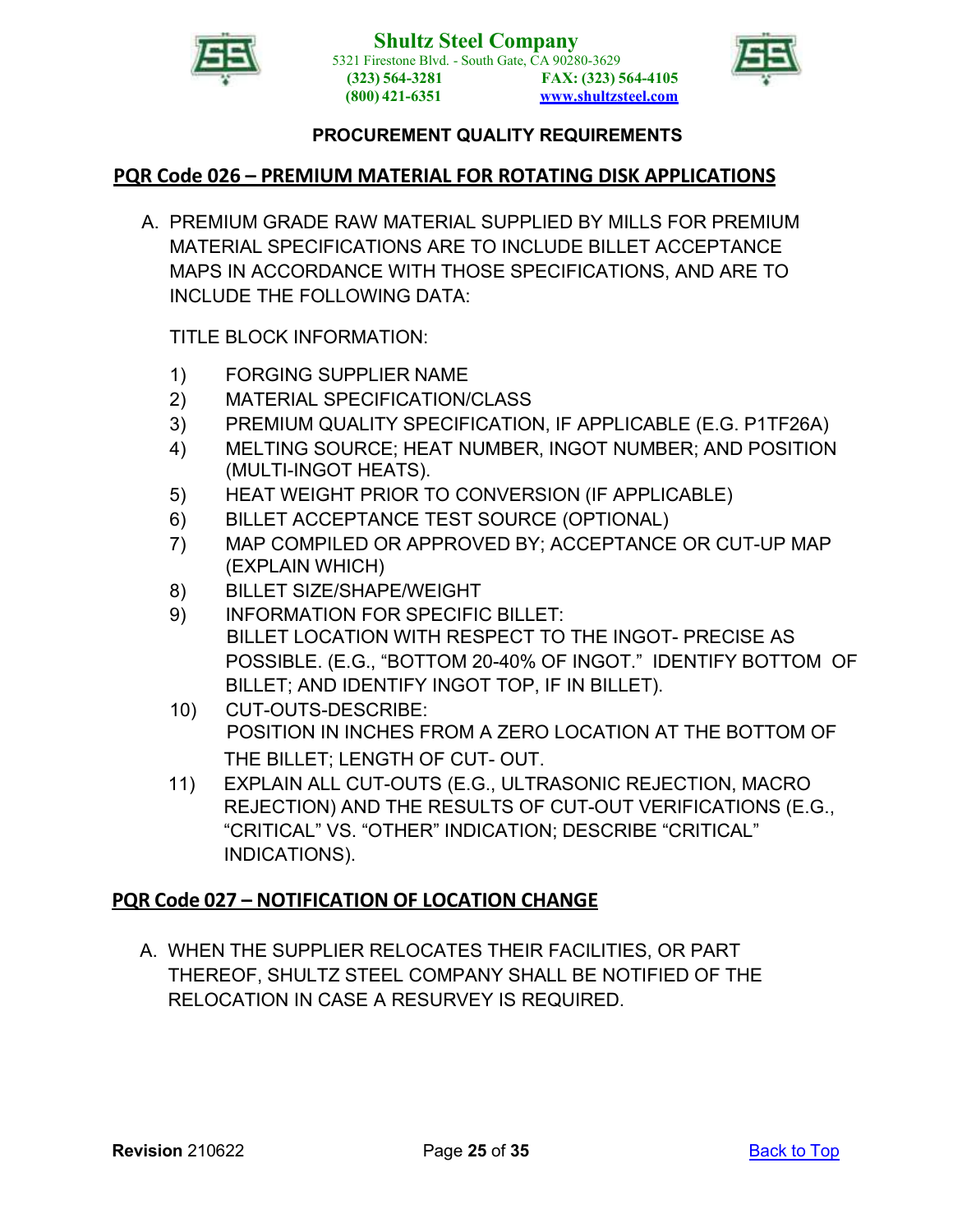



### **PQR Code 028 – LOCKHEED-MARTIN PURCHASE ORDERS**

A. QCS-001 APPROVED SOURCES REQUIRED FOR SPECIAL PROCESSES

(REF. LOCKHEED – MARTIN APPENDIX QJ , QX & Q4R)

PROCESSING TO BE ACCOMPLISHED IN THE PERFORMANCE OF THIS PURCHASE ORDER IS DIRECTLY RELATED TO A LOCKHEED MARTIN AERONAUTICS COMPANY PURCHASE ORDER. PROCESSING MUST BE ACCOMPLISHED IN ACCORDANCE WITH THE CURRENT REVISION OF THE PROCESS SPECIFICATION(S) LISTED ON THIS PURCHASE ORDER. ALL REQUIREMENTS OF LOCKHEED MARTIN AERONAUTICS APPENDIX QJ PARAGRAPH A – F SHALL BE MET. APPENDIX QJ IS LOCATED AT https://www.lockheedmartin.com/en-us/suppliers/business-areaprocurement/aeronautics/quality-requirements/quality-appendices.html

SUPPLIER SHALL FILE AND MAINTAIN A COPY OF ALL PURCHASE ORDERS CONTAINING THE ABOVE PQR AND MAKE ALL APPLICABLE RECORDS AVAILABLE FOR REVIEW, UPON REQUEST.

SUPPLIER SHALL SUBMIT A CERTIFICATE OF CONFORMANCE ("C OF C") WITH A UNIQUE CERTIFICATION NUMBER CONTAINING THE FOLLOWING INFORMATION:

- 1. TITLE AND SPECIFICATION NUMBER (INCLUDING REVISION LETTER) OF THE PROCESS AND QCS-001 PROCESS CODE OF THE PROCESS
- 2. NAME AND ADDRESS OF THE PROCESS OR NDT FACILITY;
- 3. LOCKHEED MARTIN ASSIGNED PROCESSOR NUMBER;
- 4. DATE THE C OF C WAS ISSUED;
- 5. PURCHASE ORDER AND PART NUMBER;
- 6. FORGE LOT NUMBER, MATERIAL ALLOY, AND HEAT TREAT **DESIGNATION**
- 7. QUANTITY OF PARTS (TO INCLUDE QUANTITY ACCEPTED/REJECTED);
- 8. SIGNATURE AND TITLE OF AUTHORIZED QUALITY AGENT OFSELLER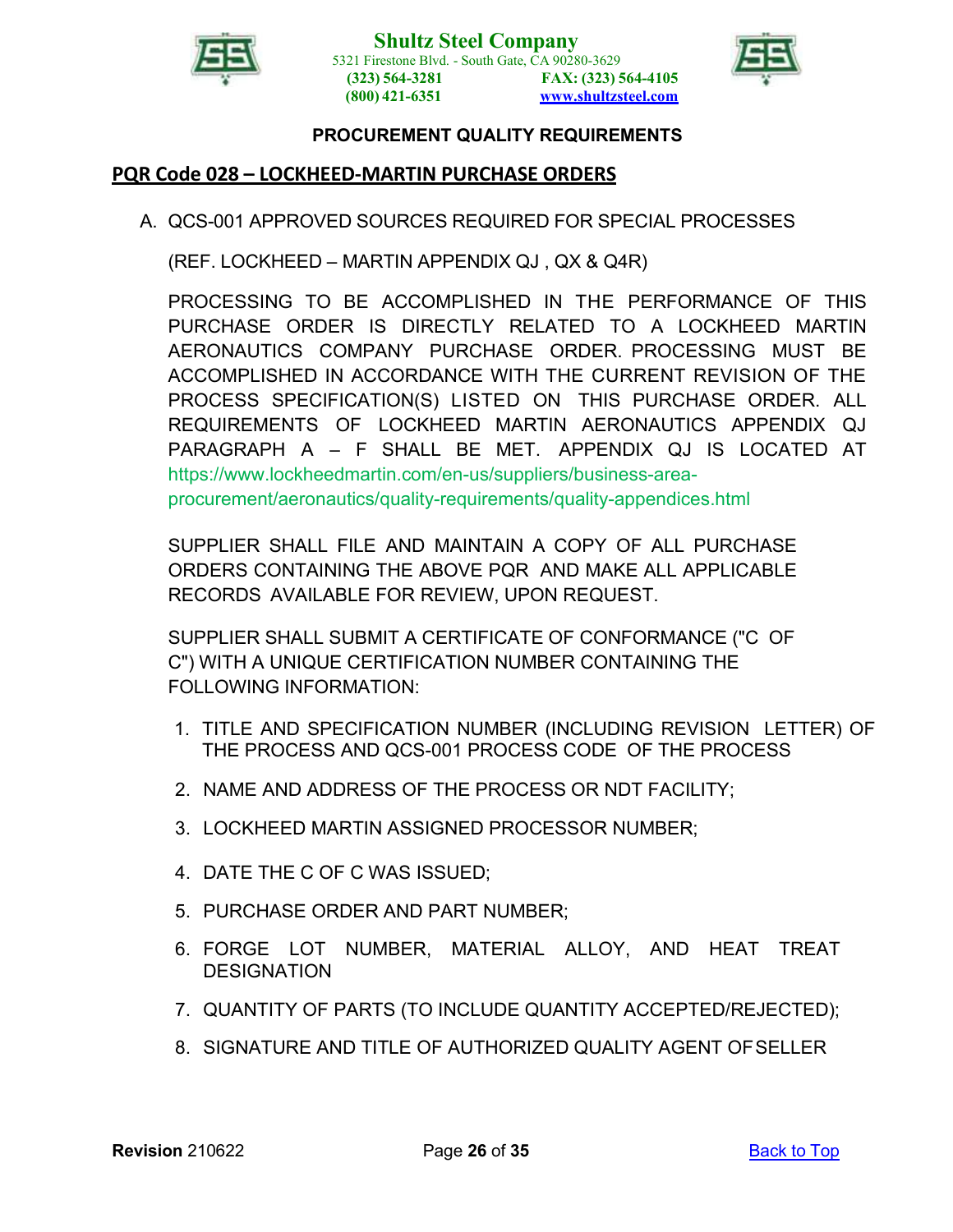



- 9. FRACTURE DURABILITY CLASSIFICATION OR SERIALIZATION, WHEN REQUIRED
- 10.SHULTZ STEEL COMPANY'S LMCO VENDOR CODE, FROM THE FOLLOWING: MARIETTA OR FORT WORTH END USE - 802479 PALMDALE END USE – 15292
- 11.PROCESS CODE FOR ALL PROCESS PERFORMED.

(NOTE: THIS INFORMATION IS IN ADDITION TO DATA NOTED IN PQR 001 THIS INFORMATION SHALL BE FLOWED DOWN TO ANY SUBTIERS THE SUPPLIER MAY USE.)

SUPPLIER SHALL SUITABLY WRAP, BOX, OR RACK PARTS TO GUARD AGAINST SHIPPING DAMAGE AND TO APPLY RUST OR CORROSION PROTECTION AS NECESSARY AND REQUIRED.

SUPPLIER SHALL IDENTIFY SPECIFICATION(S) TITLE, SPECIFIC REVISION LEVEL(S), AND DRAWING(S) REQUIREMENT(S) THAT ARE PERFORMED BY A QCS-001 SOURCE.

SUPPLIER SHALL MEET THE FOD REQUIREMENTS OF LOCKHEED MARTIN QUALITY CLAUSE Q4R. QUALITY CLAUSE Q4R CAN BE FOUND AT: https://www.lockheedmartin.com/en-us/suppliers/business-areaprocurement/aeronautics/quality-requirements/clauses.html

ALL APPLICABLE REQUIREMENTS SHALL BE FLOWED DOWN FROM LOCKHEED MARTIN QUALITY APPENDIX QX. APPENDIX QX CAN BE FOUND AT https://www.lockheedmartin.com/en-us/suppliers/business-areaprocurement/aeronautics/quality-requirements/quality-appendices.html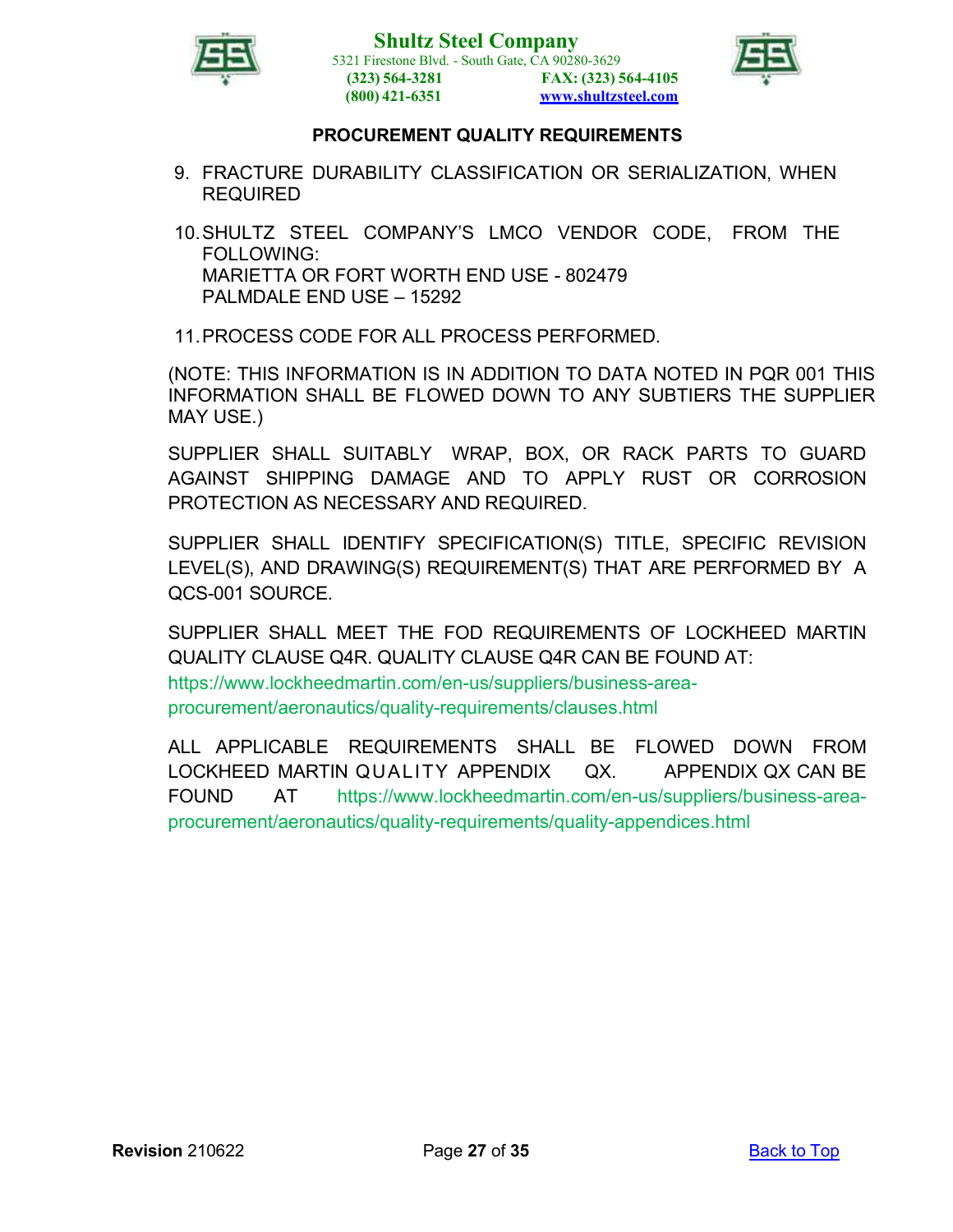



# <span id="page-27-0"></span>**PQR Code 029 – CRITICAL PARTS**

THE PARTS ON THIS ORDER HAVE BEEN DESIGNATED "CRITICAL" AS NOTED BELOW. THE NOTED LEVEL OF CRITICALITY MUST BE INCLUDED ON YOUR WORK INSTRUCTIONS, PLANNING AND CERTIFICATIONS (EACH PAGE) FOR THIS ORDER.

- A. MAINTENANCE CRITICAL
- B. FRACTURE CRITICAL
- C. FRACTURE CRITICAL TRACEABLE
- D. DURABILITY CRITICAL
- E. FRACTURE CRITICAL CATEGORY 1
- F. FRACTURE CRITICAL CATEGORY B
- G. FRACTURE CRITICAL DURABILITY CRITICAL
- H. MAKES A CRITICAL PART
- I. DAMAGE TOLERANT
- J. SIKORSKY FLIGHT SAFETY PART
- K. FRACTURE CRITICAL CATEGORY II
- L. FLIGHT SAFETY PART PER PRATT & WHITNEY DCS-178, UTC ASQR-09.1 APPLIES.
- M. CONTAINS CRITICAL CHARACTERISTICS AND/OR CRITICAL PROCESSES AND CANNOT BE REVISED OR ALTERNATE METHOD USED, WITHOUT PRIOR WRITTEN APPROVAL FROM THE UTC **MEMBER**
- N. MAKES A PRIMARY PART
- O. FLIGHT SAFETY PART
- P. FRACTURE CRITICAL NON TRACEABLE
- Q. FRACTURE CRITICAL MATERIAL TRACEABLE
- R. MAINTENANCE CRITICAL NON TRACEABLE
- S. PARTIALLY FRACTURE CRITICAL NON TRACEABLE AND PARTIALLY MAINTENANCE CRITICAL

# <span id="page-27-1"></span>**PQR Code 030 – SHIPMENT AND PRE-DELIVERY OF DOCUMENT REQUIREMENTS FOR MILL SUPPLIERS**

A. THE SUPPLIER SHALL FORWARD TO SHULTZ STEEL PURCHASING AT TIME OF SHIPMENT ONE (1) COPY OF THE SHIPPING DOCUMENT IDENTIFYING ALL ITEMS SHIPPED PER THIS ORDER, BY GRADE, SIZE, WEIGHT, AND QUANTITY. SUPPLIER SHALL ALSO FORWARD ONE (1) COPY OF MATERIAL CERTIFICATIONS.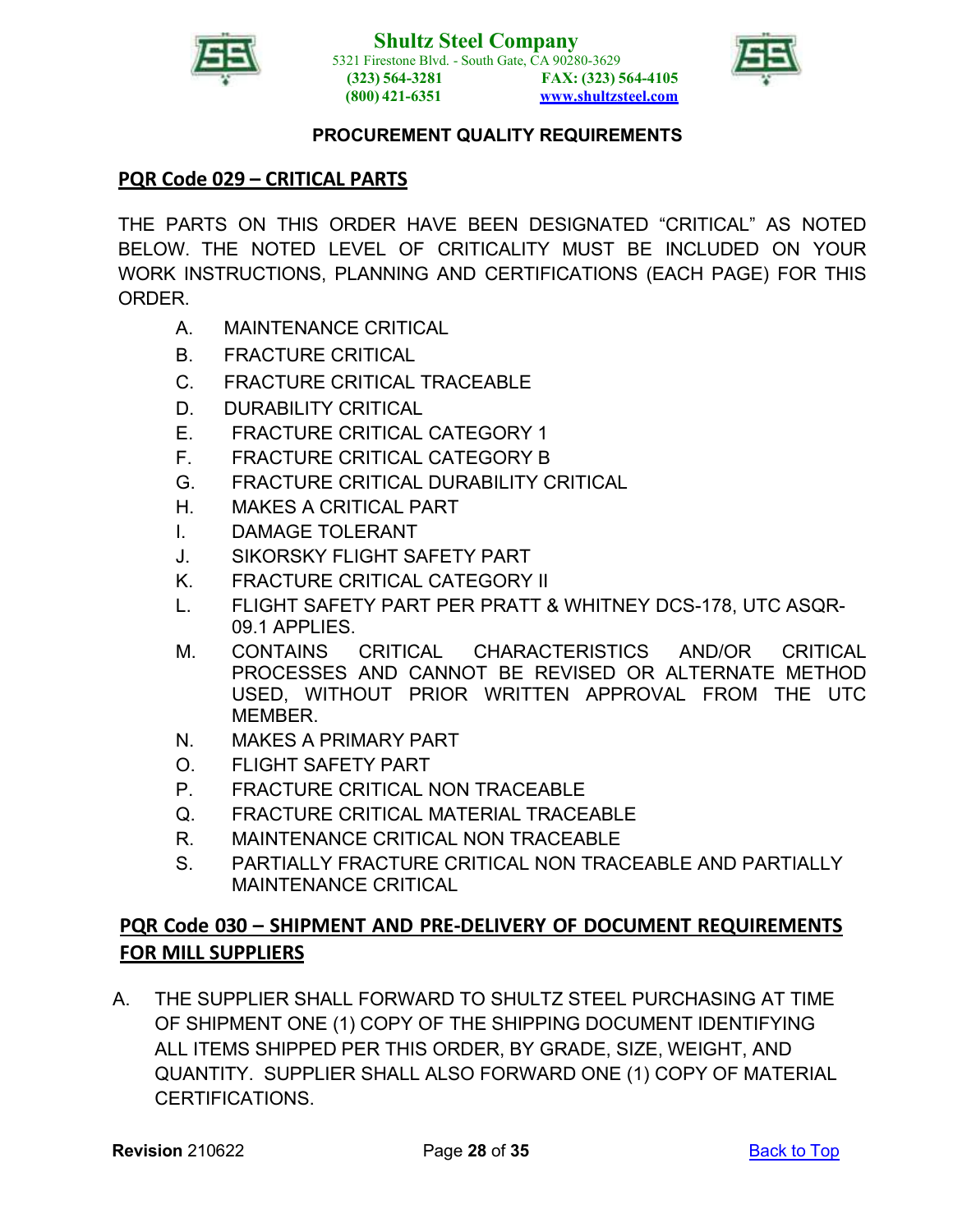



### <span id="page-28-0"></span>**PQR Code 031 – PUBLIC RELEASE OF INFORMATION**

- A. INFORMATION, DATA, PHOTOGRAPHS, SKETCHES, ADVERTISING, DISPLAYS , PROMOTIONAL BROCHURES, OR OTHER MATERIALS RELATED TO WORK UNDER THIS CONTRACT, WHICH SELLER DESIRES TO PUBLISH, DISPLAY, OR RELEASE INTERNALLY, TO OTHER SELLERS, TO BUYER AGENCIES, OR TO THE PUBLIC, SHALL BE SUBMITTED TO THE BUYER AT LEAST EIGHT (8) WEEKS PRIOR TO THE DESIRED PRINTING OR RELEASE DATE. THIS INCLUDES DESCRIPTIVE OR PROMOTIONAL MATERIAL WHICH LINKS OR RELATES, DIRECTLY OR INDIRECTLY, THE SELLER"S PRODUCT LINE, MANUFACTURING FACILITIES, OR MANUFACTURING CAPABILITIES TO PERFORMANCE OF NAVAL NUCLEAR PROPULSION WORK. AS PART OF THE APPROVAL REQUEST, THE SELLER SHALL IDENTIFY THE SPECIFIC MEDIA TO BE USED AS WELL AS OTHER PERTINENT DETAILS OF THE PROPOSED RELEASE. ALL RELEASES, REGARDLESS OF TIER OF SUPPLIER, MUST HAVE THE PRIOR APPROVAL OF BUYER.
- B. SHOULD ANY INFORMATION DESCRIBED ABOVE BE REQUESTED, SUBPOENAED, OR OTHERWISE SOUGHT BY A COURT OR OTHER JUDICIAL OR ADMINISTRATIVE AUTHORITY, THIS SHOULD BE PROMPTLY BROUGHT TO THE ATTENTION OF THE BUYER TO PERMIT APPROPRIATE MEASURES TO BE TAKEN TO PROTECT THE INFORMATION. UNDER NO CIRCUMSTANCES, SHOULD THIS INFORMATION BE RELEASED TO SUCH AUTHORITY WITHOUT PRIOR NOTIFICATION AND AGREEMENT OF THE BUYER.
- C. SELLER AGREES THAT THIS REQUIREMENT OF PRIOR BUYER APPROVAL OF ANY RELEASE SHALL SURVIVE THE CONTRACT AND THAT THE SELLER SHALL NOT FOR A PERIOD OF TWENTY YEARS AFTER ISSUANCE OF THIS CONTRACT EITHER DIRECTLY OR INDIRECTLY ISSUE ANY SUCH RELEASE WITHOUT THE REQUISITE APPROVAL OF THE BUYER.
- D. THE SELLER SHALL INCLUDE ALL PROVISIONS OF THIS ARTICLE INCLUDING THIS SENTENCE IN ALL SUBCONTRACTS UNDER THIS CONTRACT.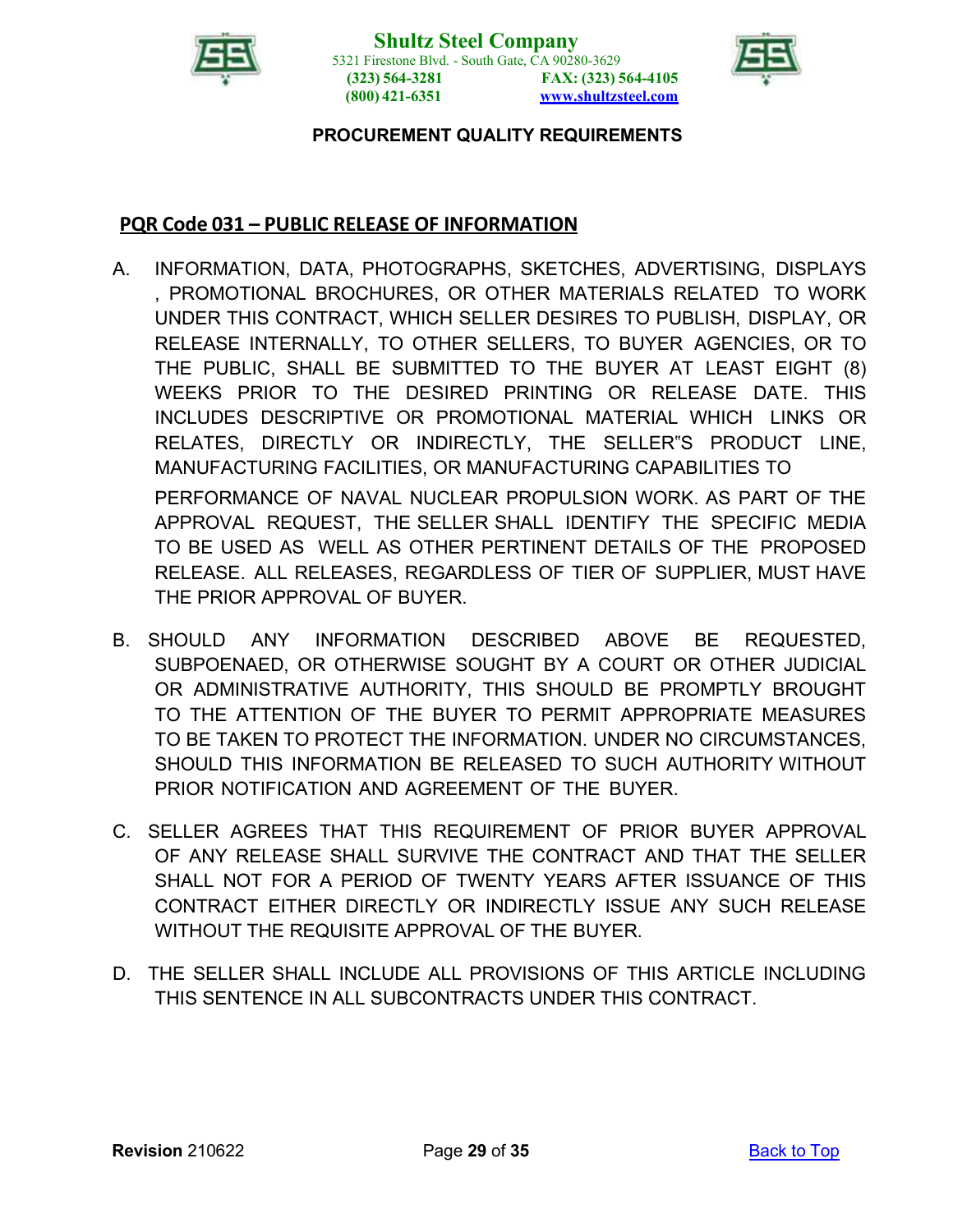



# <span id="page-29-0"></span>**PQR Code 032 – FRAUD OR FALSIFICATION**

- A. THIS ORDER AND ACTIVITIES HEREUNDER ARE WITHIN THE JURISDICTION OF THE DEPARTMENT OF ENERGY OR THE DEPARTMENT OF THE NAVY. ANY KNOWING AND WILLFUL ACT TO FALSIFY, CONCEAL, OR ALTER A MATERIAL FACT, OR ANY FALSE, FRAUDULENT OR FICTITIOUS STATEMENT OR REPRESENTATION IN CONNECTION WITH THE PERFORMANCE OF WORK UNDER THIS ORDER MAY BE PUNISHABLE IN ACCORDANCE WITH APPLICABLE FEDERAL STATUTES.
- B. SELLER AGREES THAT ALL EMPLOYEES ENGAGED IN THE PERFORMANCE OF THIS PURCHASE ORDER WILL BE, IF THEY HAVE NOT BEEN PREVIOUSLY, INFORMED IN WRITING PRIOR TO COMMENCING PERFORMANCE OF WORK UNDER THIS PURCHASE ORDER THAT THERE IS A RISK OF FEDERAL CRIMINAL PENALTIES ASSOCIATED WITH ANY FALSIFICATION, CONCEALMENT OR MISREPRESENTATION IN CONNECTION WITH WORK PERFORMED UNDER THIS PURCHASE ORDER. SELLER AGREES THAT A SIGNED STATEMENT SHALL BE, IF IT HAS NOT BEEN PREVIOUSLY, OBTAINED FROM SAID EMPLOYEES PRIOR TO THEIR COMMENCING PERFORMANCE OF WORK UNDER THIS PURCHASE ORDER THAT THEY HAVE BEEN SO INFORMED. SUCH STATEMENTS SHALL BE RETAINED BY THE SELLER FOR AL LEAST THREE YEARS AFTER FINAL PAYMENT ON THIS PURCHASE ORDER. AN ACCEPTABLE FORM FOR SUCH A STATEMENT IS SUBSTANTIALLY AS FOLLOWS:

"(THIS COMPANY) PERFORMS WORK UNDER CONTRACTS WHICH ARE WITHIN THE JURISDICTION OF DEPARTMENTS OF THE UNITED STATES GOVERNMENT. SOME OF THE WORK PERFORMED UNDER THESE CONTRACTS AFFECTS THE NATIONAL SECURITY OF THE UNITED STATES AND THE REQUIREMENTS OF THESE CONTRACTS ARE DESIGNED TO ENSURE THAT ESSENTIAL ATTRIBUTES OF THE WORK ARE CAREFULLY CHECKED OR INSPECTED AND THAT RECORDS ACCURATELY REFLECT THE RESULTS OF ALL WORK. ANY FALSIFICATION, CONCEALMENT, OR ALTERATION OF ANY MATERIAL FACT, OR ANY FALSE, FRAUDULENT, OR FICTITIOUS STATEMENT OR REPRESENTATION IN CONNECTION WITH THE WORK UNDER ANY CONTRACT WITHIN THE JURISDICTION OF THE GOVERNMENT IS NOT ONLY PROHIBITED BY (COMPANY) POLICY, BUT MAY ALSO BE PUNISHABLE UNDER FEDERAL LAW. PLEASE ACKNOWLEDGE BY YOUR SIGNATURE THAT YOU HAVE READ AND UNDERSTAND THE ABOVE."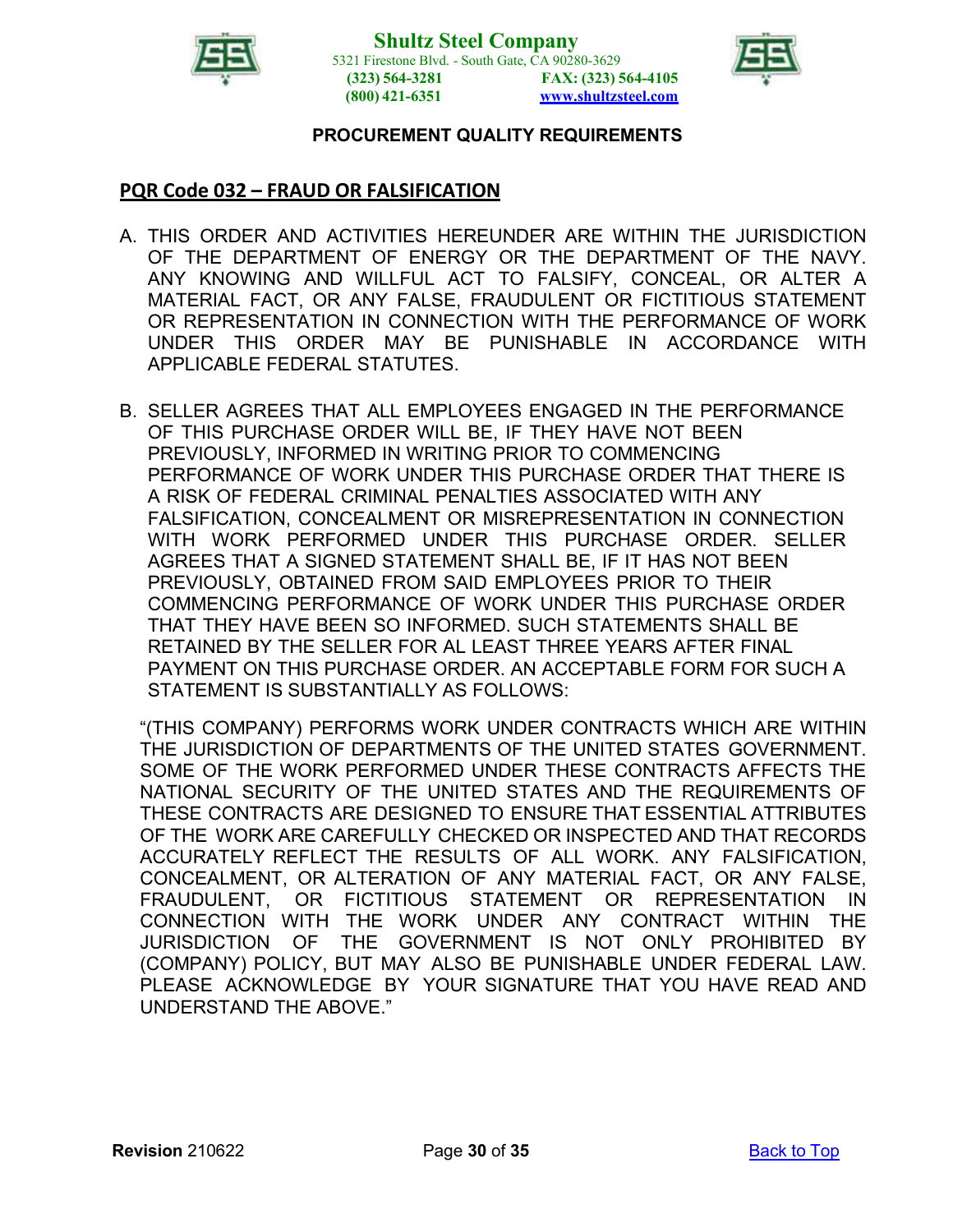



C. SELLER AGREES TO INCLUDE THE FOLLOWING PREPRINTED STATEMENT ON MANUFACTURING WORK INSTRUCTIONS AND INSPECTION OR TEST FORMS GENERATED BY THE CONTRACTOR TO VERIFY OR REPORT THE

PERFORMANCE OF ANY WORK ON THE ORDERED EQUIPMENT: "NOTE: THE RECORDING OF FALSE, FICTITIOUS, OR FRAUDULENT STATEMENTS OR ENTRIES ON THIS DOCUMENT MAY BE PUNISHABLE AS A FELONY UNDER FEDERAL STATUTE."

D. SELLER AGREES TO INCLUDE THIS ARTICLE, INCLUDING THIS PARAGRAPH D., IN EVERY SUBCONTRACT OR LOWER-TIER PURCHASE ORDER FOR MATERIAL, PARTS OR SERVICES UNDER THIS ORDER.

#### <span id="page-30-0"></span>**PQR Code 033 - ITAR REQUIREMENTS**

A. INFORMATION FURNISHED TO SUPPLIER UNDER THIS PURCHASE ORDER MAY CONTAIN TECHNICAL DATA AS DEFINED IN THE INTERNATIONAL TRAFFIC IN ARMS REGULATIONS ("ITAR") AT 22 CFR 120.10. SUPPLIER IS ADVISED AND HEREBY ACKNOWLEDGES THAT SUCH TECHNICAL DATA MAY NOT BE EXPORTED, DISCLOSED OR TRANSFERRED TO ANY FOREIGN PERSON, AS DEFINED IN THE ITAR AT 22 CFR 120.16, WITHOUT FIRST COMPLYING WITH ALL THE REQUIREMENTS OF THE ITAR (22 CFR 120-130)

INCLUDING REQUIREMENTS FOR OBTAINING ANY REQUIRED EXPORT AUTHORITY. IF SUCH TECHNICAL DATA IS MARKED AS ITAR CONTROLLED, SUPPLIER SHALL INDEMNIFY AND HOLD SHULTZ STEEL HARMLESS FROM AND AGAINST ANY AND ALL CLAIMS, LIABILITIES AND EXPENSES RESULTING FROM SELLER'S FAILURE TO COMPLY WITH THE EXPORT LAWS AND REGULATIONS OF THE UNITED STATES.

ITAR REGISTRATION REQUIREMENTS: SELLER SHALL COMPLY WITH INTERNATIONAL TRAFFIC IN ARMS REGULATIONS SECTION 122.1, REGISTRATION REQUIREMENTS.

### <span id="page-30-1"></span>**PQR Code 034 - DIGITAL PRODUCT DEFINITION**

A. SUPPLIER MUST HAVE DEVELOPED AND MAINTAINED A DIGITAL PRODUCT DEFINITION / MODEL BASED DEFINITION PROCESS IN ACCORDANCE WITH THE LATEST REVISION OF BOEING DOCUMENT D6-51991: QUALITY ASSURANCE STANDARD FOR DIGITAL PRODUCT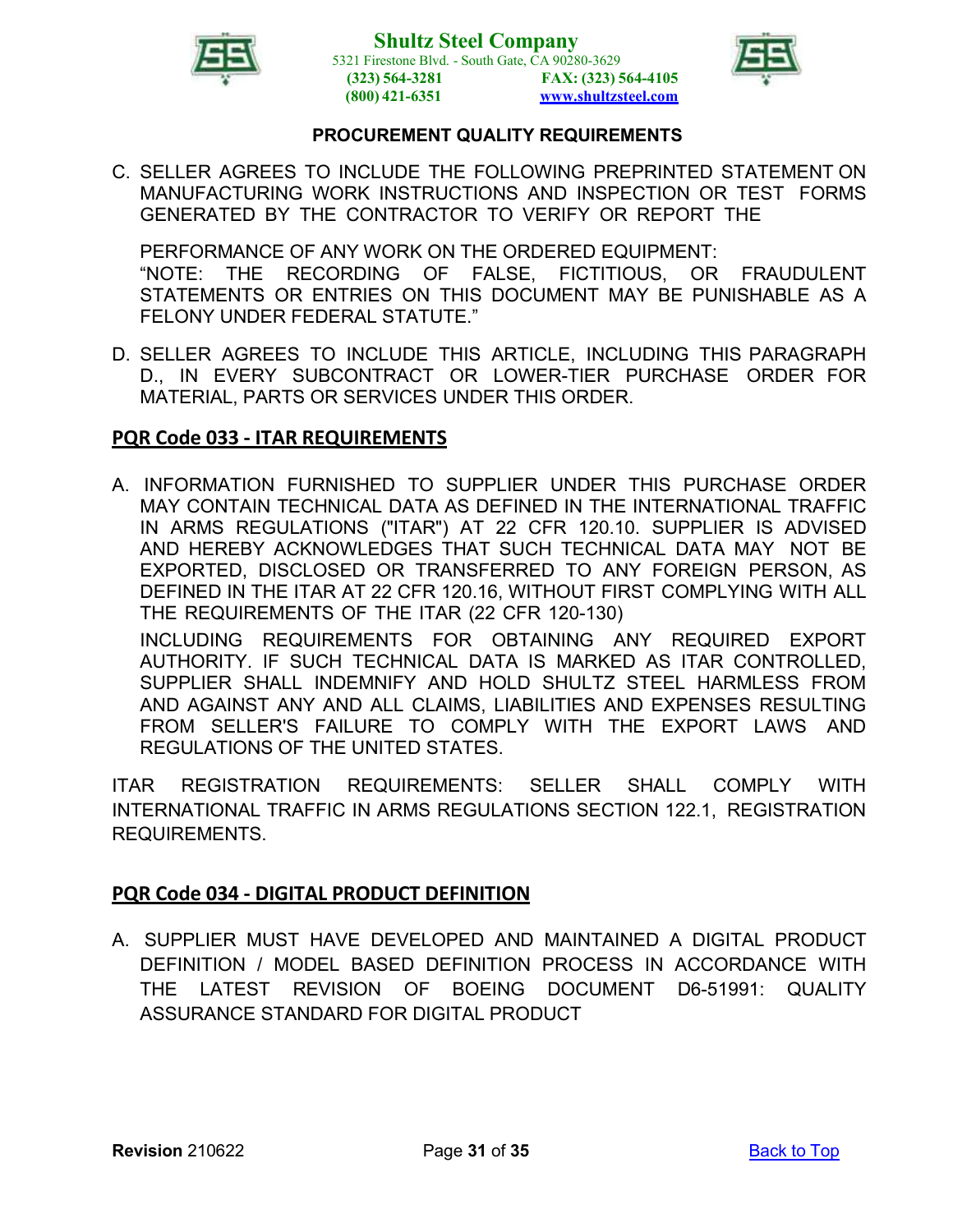



DEFINITION AT BOEING SUPPLIERS.

SUPPLIER WILL ALSO BE REQUIRED TO COMPLETE AN ANNUAL DPD/MBD QUESTIONNAIRE ISSUED BY SHULTZ STEEL COMPANY.

# <span id="page-31-0"></span>**PQR Code 035 –REQUIREMENT FOR FIXTURE AND TEMPLATE**

- A. LATEST DRAWING PROVIDED BY SHULTZ STEEL COMPANY SHALL BE USED TO MANUFACTURE THE FIXTURE AND TEMPLATE FOR MACHINING.
- B. SUPPLIER IS RESPONSIBLE FOR RECORDING THE REQUIRED FIRST ARTICLE INSPECTION DIMENSIONS FROM THE ACTUAL FIXTURE OR TEMPLATE.
- C. COMPLETED FIRST ARTICLE INSPECTION SHEET (PROVIDED WITH DRAWING) SHALL BE RETURNED TO SHULTZ STEEL COMPANY WITH FIXTURES AND/OR TEMPLATES.

# <span id="page-31-1"></span>**PQR Code 036 –F35 END USE ITEM DFARS/FAR COMPLIANCE**

A. INCLUDED IN THE SCOPE OF THIS ORDER ARE SUPPLIES AND/OR SERVICES TO BE SUPPLIED TO SHULTZ STEEL FOR END SUPPLY TO LOCKHEED MARTIN, BAE SYSTEMS AND NORTHROP GRUMMAN ON THE F35 JOINT STRIKE FIGHTER PROGRAM. THESE SUPPLIES AND/OR SERVICES MUST BE IN FULL COMPLIANCE WITH THE BELOW LISTED DFARS/FAR CLAUSES TO THE EXTENT THEY ARE APPLICABLE, INCLUDING THAT THESE FLOW-DOWN TO ANY OF YOUR SUBTIERS, AS APPLICABLE.

DFARS CLAUSES:

252.225-7007 – Prohibition on Acquisition of United States Munitions List Items From Communist Chinese Military Companies.

252.225-7009 (previously -7014) – Restriction on Acquisition of Certain Articles Containing Specialty Metals

252.204-7008 – Requirements for Contracts Involving Export-Controlled Items

252.225-7001 – Buy American and Balance of Payments Program

252.225-7006 – Quarterly Reporting of Actual Contract Performance Outside the United States

252.225-7013 – Duty Free Entry

252.225-7016 – Restriction on Acquisition of Ball and Roller Bearings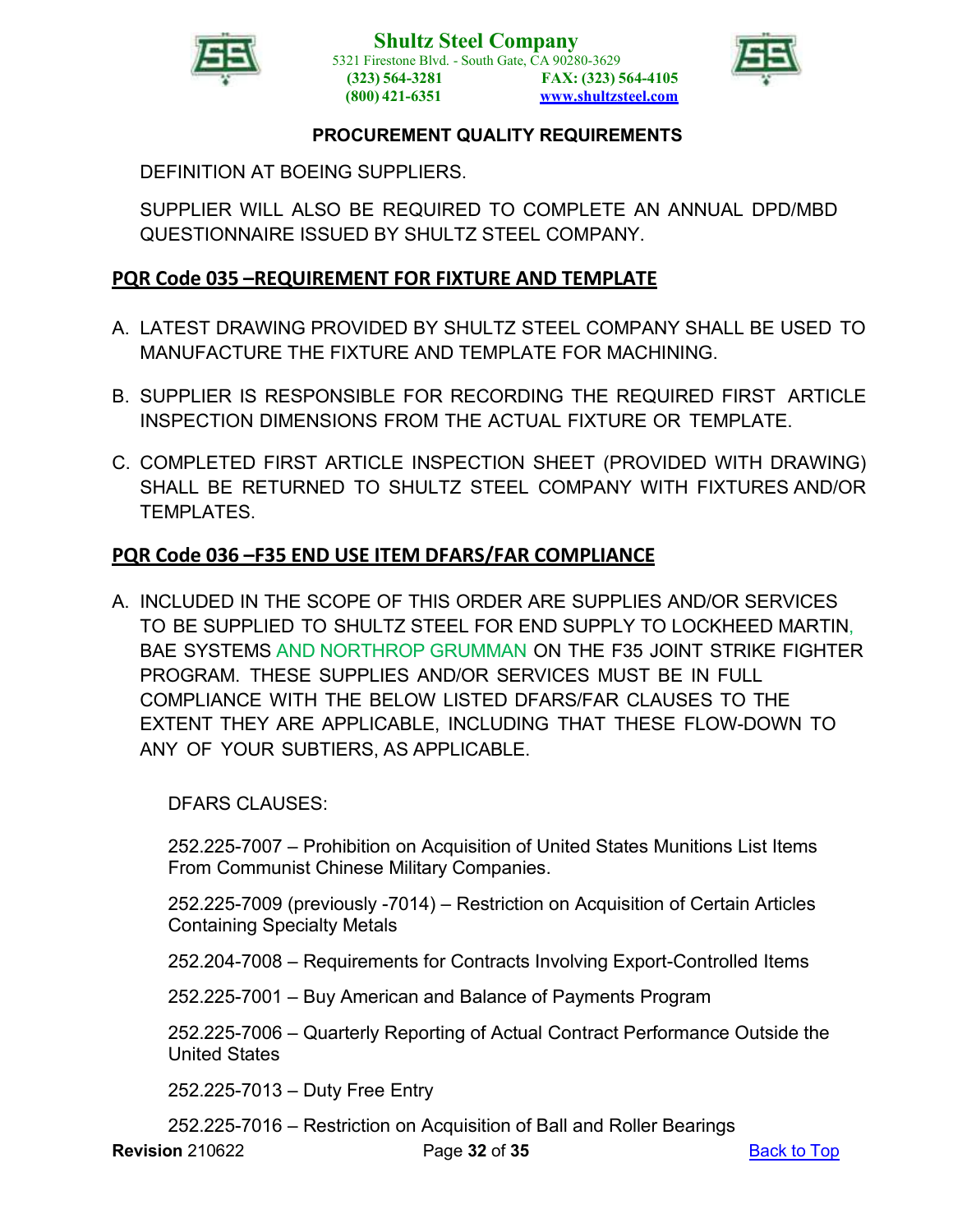



252.225-7021 – Trade Agreements

252.225-7033 – Waiver of United Kingdom Levies

FAR CLAUSE(S):

52.219-8 – Utilization of Small Business Concerns

# <span id="page-32-0"></span>**PQR Code 037 –COUNTERFEIT PARTS/MATERIEL PREVENTION**

"Counterfeit Product" means product that is or contains items misrepresented as having been designed and/or produced under an approved system or other acceptable method with intent to deceive or defraud (Reference PQR code 002, 010, 023, 024, 030, 032).

### <span id="page-32-1"></span>**Materiel: material, parts, assemblies, and other procured items.**

- A. SELLER AGREES AND SHALL ENSURE THAT COUNTERFEIT MATERIEL IS NOT DELIVERED TO SHULTZ STEEL COMPANY AND MUST CONFORM TO THE CURRENT REVISION OF AS6174 (SECTION 3.1). SELLER SHALL PROVIDE CERTIFICATE OF AUTHENCITY, CERTIFICATE OF CONFORMANCE, AND TRACEABILITY.
- B. SELLER, IF ELIGIBLE FOR UTILIZATION OF THE GOVERNMENT-INDUSTRY DATA EXCHANGE PROGRAM ("GIDEP"), SHALL UTILIZE THE GIDEP PROCESS TO SCREEN THEIR MATERIEL FOR RISKS, TAKING APPROPRIATE MITIGATING ACTIONS WHEN NECESSARY, AND ALERT SHULTZ STEEL COMPANY OF ENCOUNTERED COUNTERFEIT MATERIEL.
- C. SELLER SHALL ONLY PURCHASE NEW AND AUTHENTIC PRODUCTS TO BE DELIVERED TO SHULTZ STEEL COMPANY DIRECTLY FROM THE ORIGINAL COMPONENT MANUFACTURER (OCM)/ ORIGINAL EQUIPMEMT MANUFACTURER (OEM), OR THROUGH AN OCM/OEM AUTHORIZED DISTRIBUTOR CHAIN OR AUTHORIZED AFTERMARKET MANUFACTURER. THE MATERIEL SHALL NOT BE ACQUIRED FROM INDEPENDENT DISTRIBUTORS OR BROKERS AS DEFINED IN AS 6174 (SECTION 3.1) UNLESS APPROVED IN ADVANCE IN WRITING BY SHULTZ STEEL COMPANY.
- **Revision** 210622 **Page 33 of 35** [Back](#page-0-0) to Top D. SELLER SHALL IMMEDIATELY INFORM IN WRITING SHULTZ STEEL COMPANY AND GOVERNMENT REPORTING ORGANIZATIONS SUCH AS GIDEP (GOVERNMENT INDUSTRY DATA EXCHANGE PROGRAM), PDREP (PRODUCT DATA REPORTING AND EVALUATION PROGRAM), JDRS (JOINT DEFICIENCY REPORTING SYSTEM), WITH THE PERTINENT FACTS IF SELLER BECOMES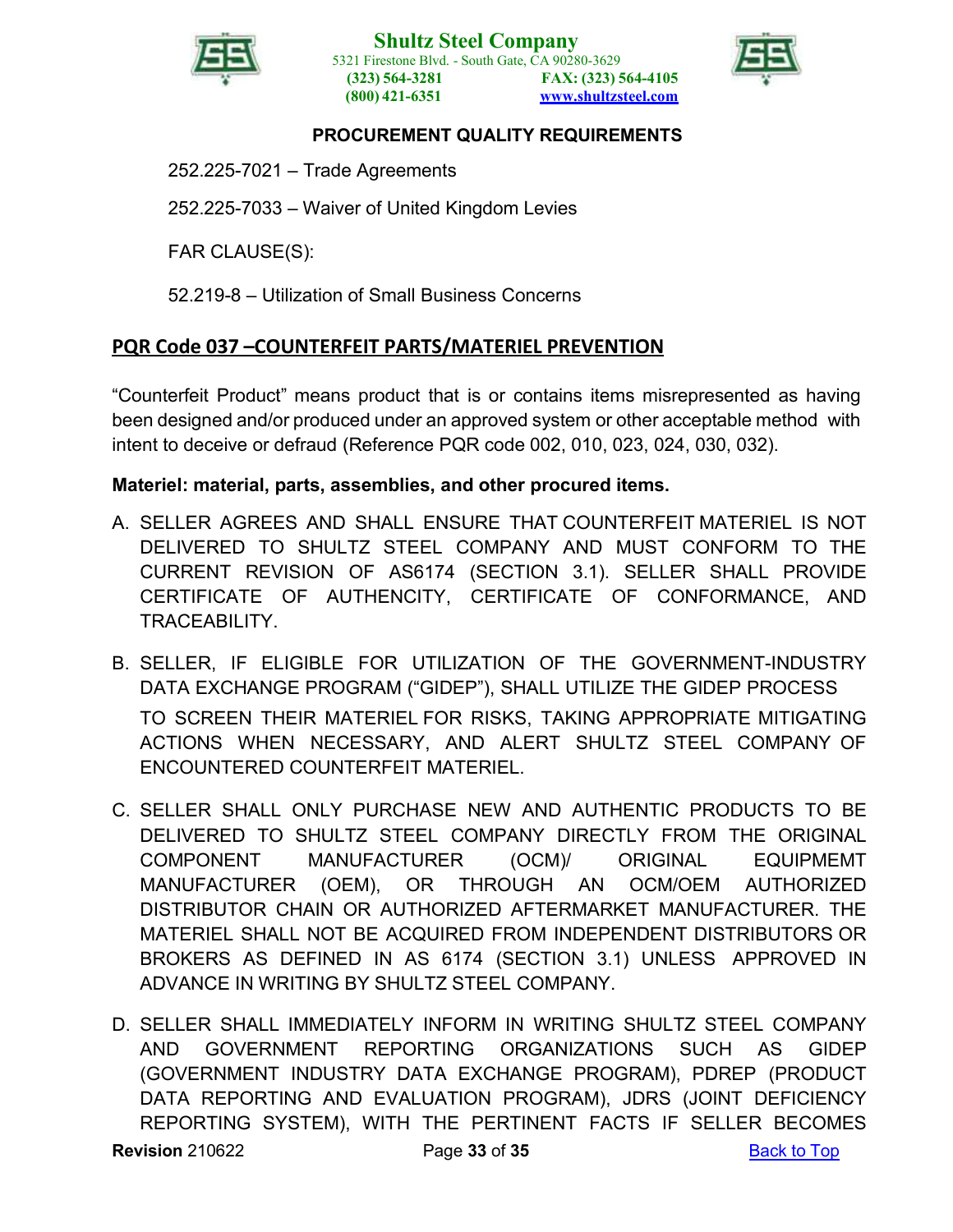



AWARE OF OR SUSPECTS THAT IT HAS FURNISHED COUNTERFEIT PRODUCT. IN ADDITION, IF THE SELLER REPORTS THE COUNTERFEIT PRODUCT TO THE DOD (DEPARTMENT OF DEFENSE), DOC (DEPARTMENT

OF COMMERCE), DOE (DEPARTMENT OF ENERGY), DOT (DEPARTMENT OF TRANSPORTATION), FAA (FEDERAL AVIATION ADMINISTRATION), A COPY OF THE REPORT SHOULD BE SENT TO SHULTZ STEEL. SELLER SHALL

MAINTAIN OCM/OEM CERTIFICATIONS OF CONFORMANCE WITH TRACEABILITY (INCLUDING THE NAME AND LOCATION OF ALL SUPPLY CHAIN INTERMEDIARIES FROM THE ORIGINAL MANUFACTURER TO THE DIRECT SOURCE AND BUILD IDENTIFICATION SUCH AS PURCHASE ORDER NUMBER, PART NUMBER, DATE CODES, LOT CODES, HEAT CODES OR OTHER BATCH IDENTIFICATION) THAT AUTHENTICATES TRACEABILITY OF THE AFFECTED ITEMS TO THE APPLICABLE OCM/OEM. SELLER SHALL PROVIDE SAID DOCUMENTATION WHEN REQUESTED BY SHULTZ STEEL COMPANY. THE CERTIFICATE OF CONFORMANCE AND TRACEABILTIY IS REQUIRED TO DETERMINE ACCEPTABILITY OF THE PRODUCT. IF THE CERTIFICATE OF CONFORMANCE AND TRACEABILITY IS NOT PROVIDED, IS INCOMPLETE OR OTHERWISE UNACCEPTABLE, THE PRODUCT WILL BE DETERMINED NON CONFORMANT TO THE CONTRACT REQUIREMENTS AND WILL BE REJECTED.

- E. SHULTZ STEEL COMPANY WILL NOTIFY SELLER OF ALL TESTS AND INSPECTIONS (INCLUDING BUT NOT LIMITED TO TRACEABILITY AND DOCUMENTATION VERIFICATION, VISUAL INSPECTION, NONDESTRUCTIVE TESTING, DESTRUCTIVE TESTING) REQUIRED TO CONDUCT AND TO ASSURE PRODUCT AUTHENTICITY, INCLUDING DEVELOPMENT OF ACCEPT/REJECT CRITERIA AND QUALIFICATION OF TEST/INSPECTION PERSONNEL.
- F. IN THE EVENT THAT PRODUCT DELIVERED UNDER THIS CONTRACT CONSTITUTES OR INCLUDES COUNTERFEIT MATERIAL, SELLER SHALL, AT ITS EXPENSE, PROMPTLY REPLACE SUCH COUNTERFEIT MATERIAL WITH GENUINE CONFORMING TO THE REQUIREMENTS OF THIS CONTRACT. NOTWITHSTANDING ANY OTHER PROVISION IN THIS CONTRACT, SELLER SHALL BE LIABLE FOR ALL COSTS RELATING TO THE REMOVAL AND REPLACEMENT OF COUNTERFEIT MATERIAL, INCLUDING WITHOUT LIMITATION SHULTZ STEEL"S COSTS OF REMOVING COUNTERFEIT MATERIAL, OF REINSERTING REPLACEMENT MATERIAL, AND OF ANY TESTING NECESSITATED BY THE REINSTALLATION OF WORK AFTER COUNTERFEIT MATERIAL HAS BEEN EXCHANGED. THE CORRECTIVE ACTIONS CONTAINED IN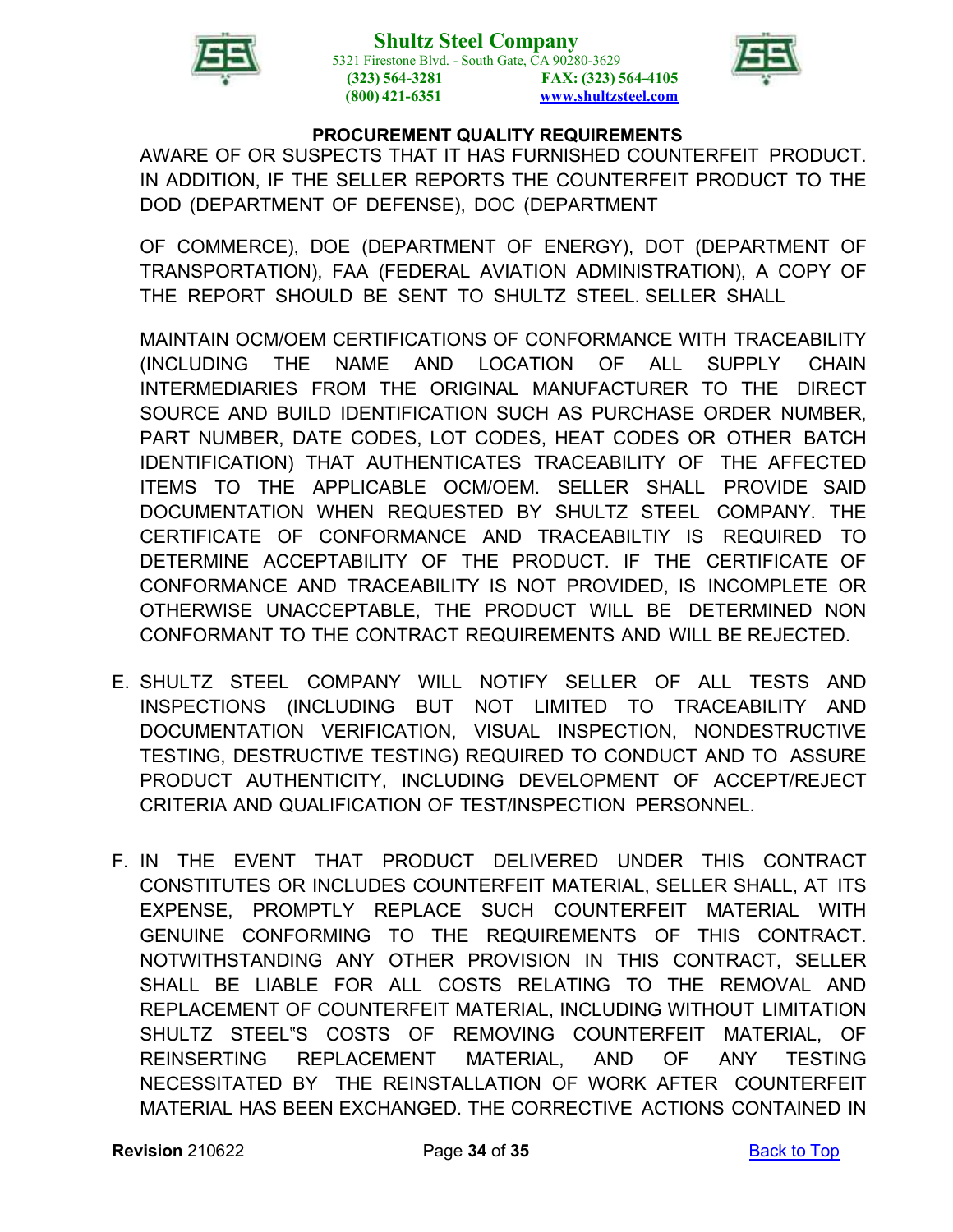



THIS PARAGRAPH ARE IN ADDITION TO ANY CORRECTIVE ACTIONS SHULTZ STEEL MAY HAVE AT LAW, EQUITY, OR UNDER OTHER PROVISIONS OF THIS **CONTRACT** 

- G. THIS CLAUSE APPLIES IN ADDITION TO ANY QUALITY PROVISION, SPECIFICATION, STATEMENT OF WORK, OR OTHER PROVISION INCLUDED IN THIS CONTRACT ADDRESSING THE AUTHENCITY OF WORK. TO THE EXTENT SUCH PROVISIONS CONFLICT WITH THIS CLAUSE, THIS CLAUSE PREVAILS.
- H. SELLER SHALL INCLUDE PARAGRAPHS (A) THROUGH (F) OF THIS CLAUSE OR EQUIVALENT PROVISIONS IN LOWER TIER SUBCONTRACTS FOR THE DELIVERY OF ITEMS THAT WILL BE INCLUDED IN OR FURNISHED AS WORK TO SHULTZ STEEL COMPANY.

### **PQR Code 038 – SIKORSKY END USE ITEM DFARS/FAR COMPLIANCE**

A. INCLUDED IN THE SCOPE OF THIS ORDER ARE SUPPLIES AND/OR SERVICES TO BE SUPPLIED TO SHULTZ STEEL FOR END SUPPLY TO SIKORSKY. THESE SUPPLIES AND/OR SERVICES MUST BE IN FULL COMPLIANCE WITH THE BELOW LISTED DFARS/FAR CLAUSES TO THE EXTENT THEY ARE APPLICABLE, INCLUDING THAT THESE FLOW-DOWN TO ANY OF YOUR SUBTIERS, AS APPLICABLE.

DFARS CLAUSES:

252.225-7007 – Prohibition on Acquisition of United States Munitions List Items From Communist Chinese Military Companies.

252.225-7009 (previously -7014) – Restriction on Acquisition of Certain Articles Containing Specialty Metals

252.204-7008 – Requirements for Contracts Involving Export-Controlled Items

252.225-7001 – Buy American and Balance of Payments Program

252.225-7006 – Quarterly Reporting of Actual Contract Performance Outside the United States

252.225-7013 – Duty Free Entry

252.225-7016 – Restriction on Acquisition of Ball and Roller Bearings

252.225-7021 – Trade Agreements

**Revision** 210622 **Page 35 of 35 Page 35 Page 35 Page 35 Page 35 Page 35 Page 10 Page 10 [Back](#page-0-0) to Top** 252.225-7033 – Waiver of United Kingdom Levies